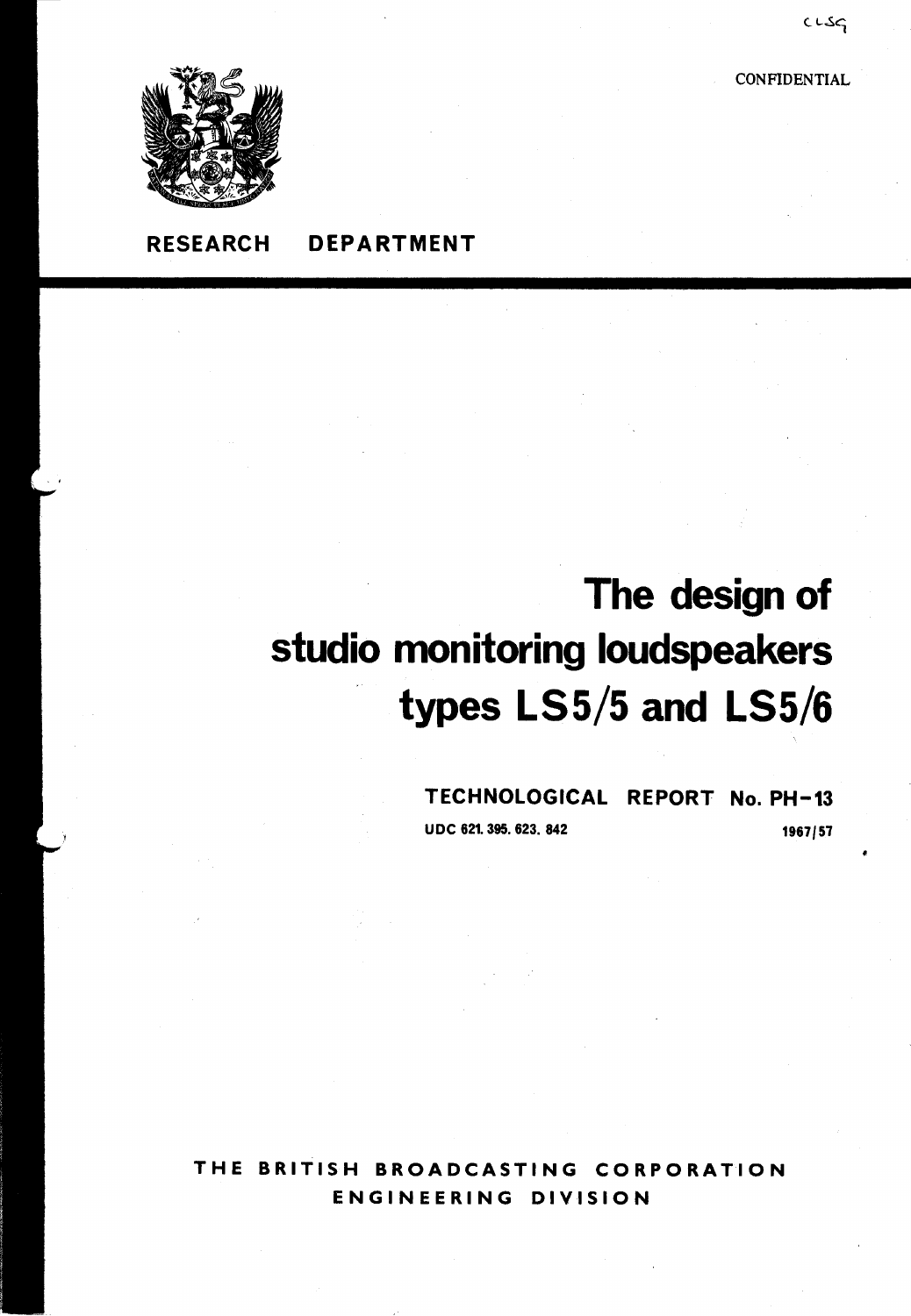$\mathcal{L}^{\text{max}}_{\text{max}}$  and  $\mathcal{L}^{\text{max}}_{\text{max}}$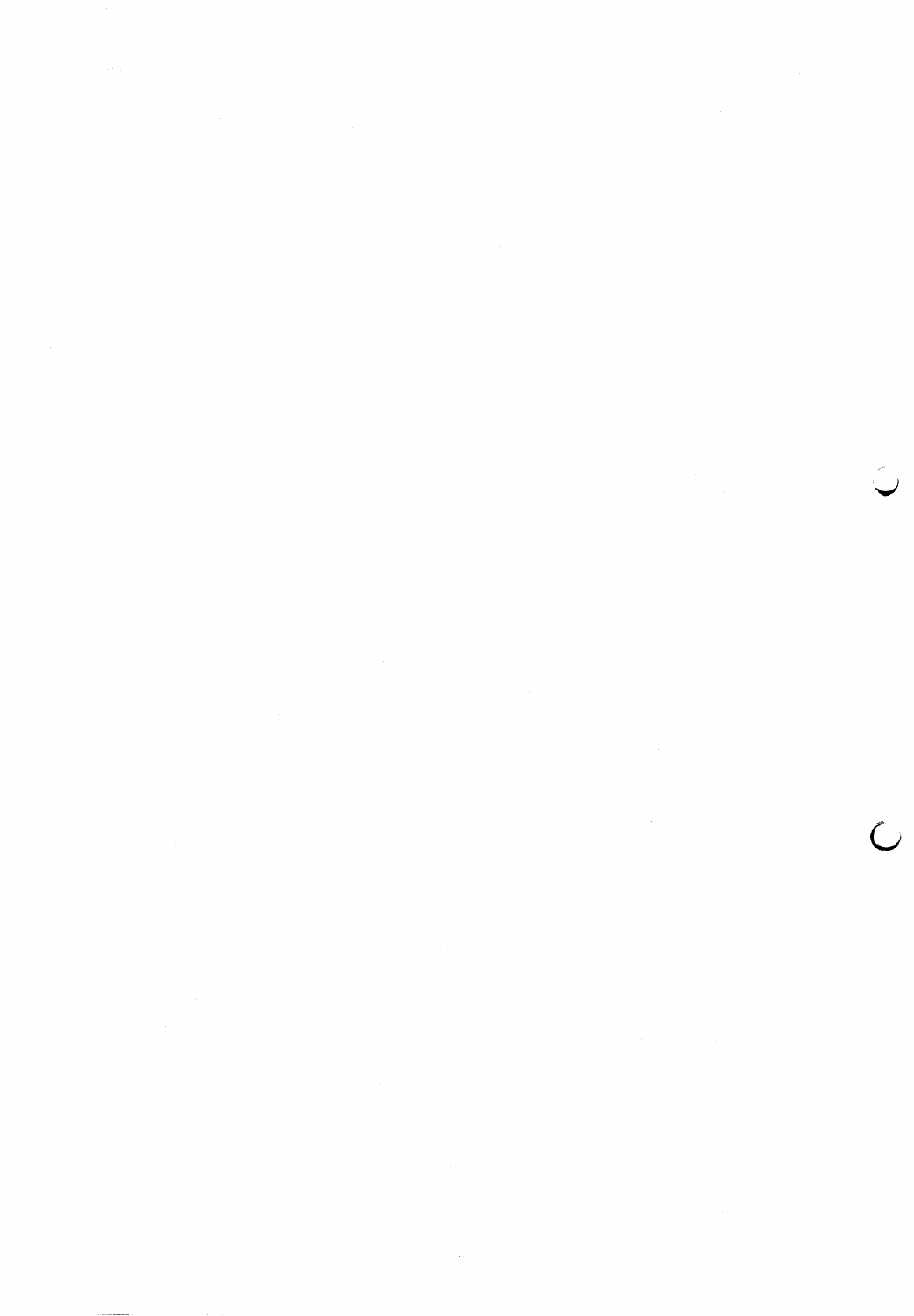# RESEARCH DEPARTMENT

# **THE DESIGN OF STUDIO MONITORING LOUDSPEAKERS TYPES** *LS5/5*  **AND** *LS5/6*

Technological Report No. PH-13 UDC 621.395.623.842 1967/57

H.D. Harwood, B.Sc. S.A. Hughes

 $\blacktriangle$ 

Denavice

for Head of Research Department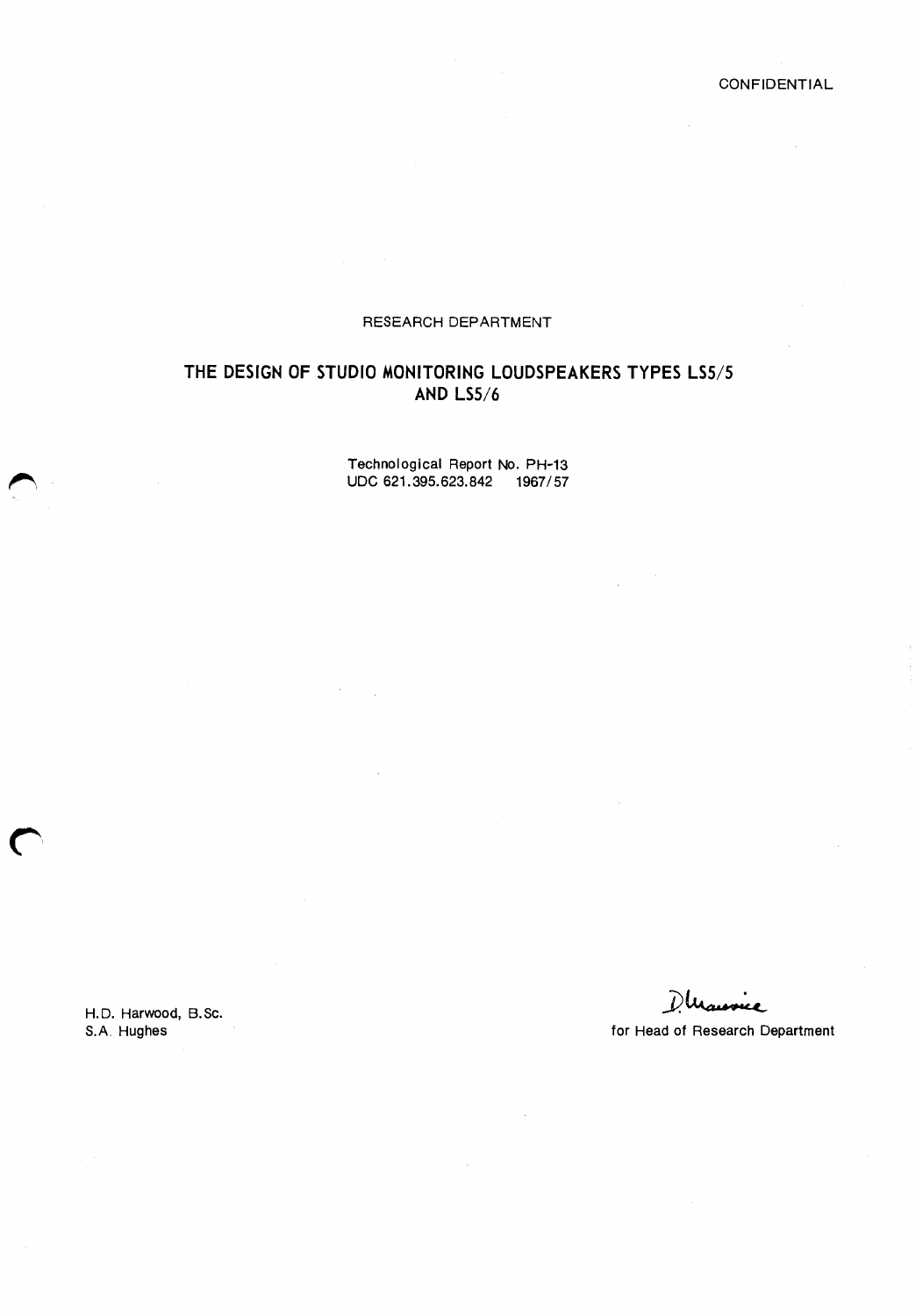This Report is the property of the British Broadcasting Corporation and may not be reproduced or disclosed to a third party in any form without the written permission of<br>the Corporation.

This Report uses S1 units in accordance<br>with B.S. document PD 5686.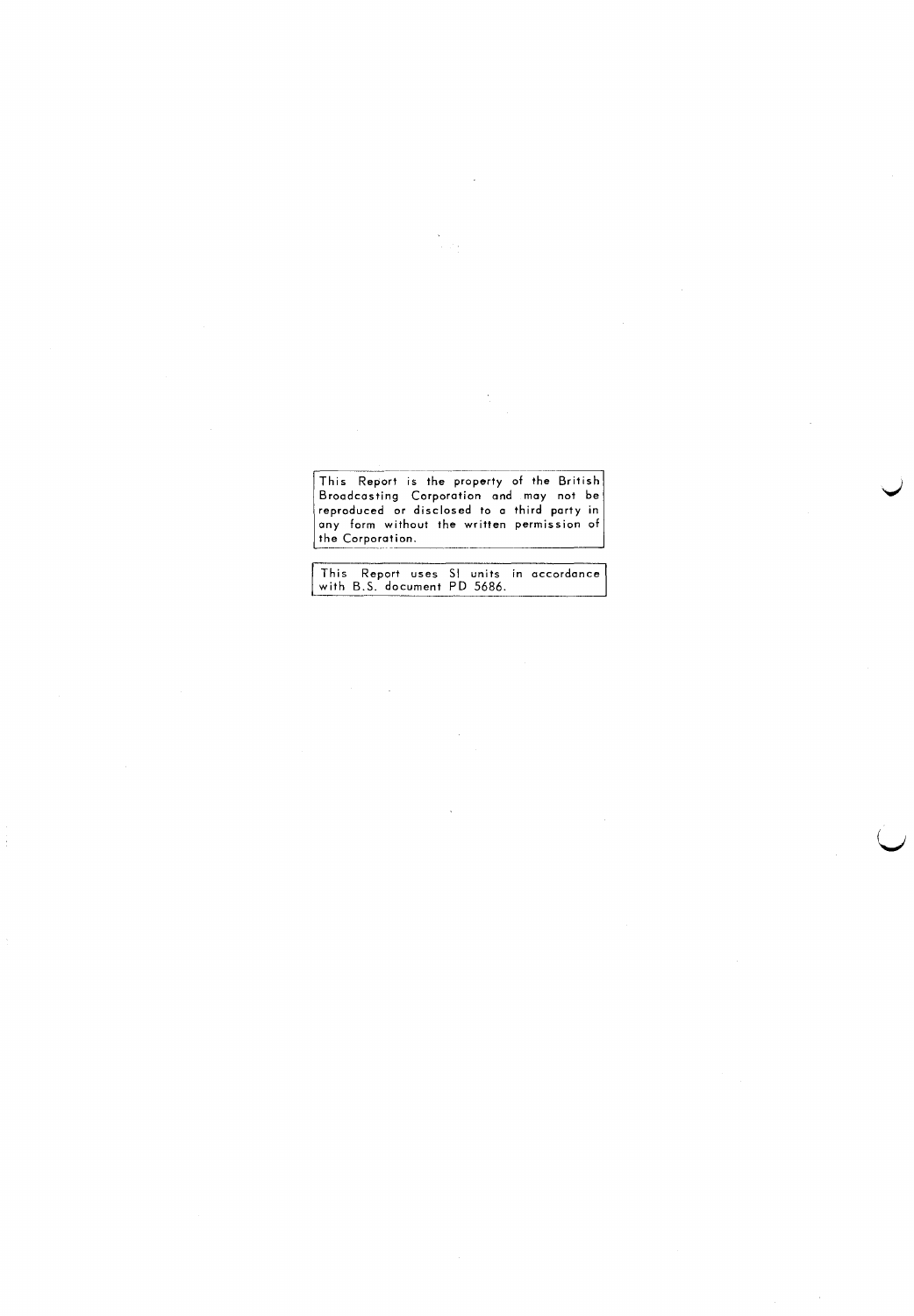Technological Report NO. PH·13

 $\sim 10^7$ 

# **THE DESIGN OF STUDIO MONITORING LOUDSPEAKERS TYPE** *LSSIS* **AND** *LSS/6*

| Section | Title                                                                                                          | Page                             |
|---------|----------------------------------------------------------------------------------------------------------------|----------------------------------|
|         | SUMMARY                                                                                                        | $\mathbf{1}$                     |
| 1.      |                                                                                                                | 1                                |
| 2.      |                                                                                                                | 1                                |
| З.      |                                                                                                                | 2                                |
|         |                                                                                                                | $\overline{2}$<br>$\overline{2}$ |
| 4.      |                                                                                                                | 4                                |
|         | 4.3. Details of Units responses responses responses responses responses responses responses responses response | 4<br>4<br>6<br>6<br>7<br>8       |
| 5.      |                                                                                                                | 8                                |
|         | 5.2. Type A Loudspeaker<br>5.3. Type B Loudspeaker<br>5.4. Type C Loudspeaker                                  | 8<br>9<br>9<br>10                |
| 6.      | LISTENING TESTS                                                                                                | 10                               |
| 7.      | REPEATABILITY OF THE TYPE LS5/5 LOUDSPEAKER                                                                    | 11                               |
| 8.      |                                                                                                                | 13                               |

 $\mathsf{C}$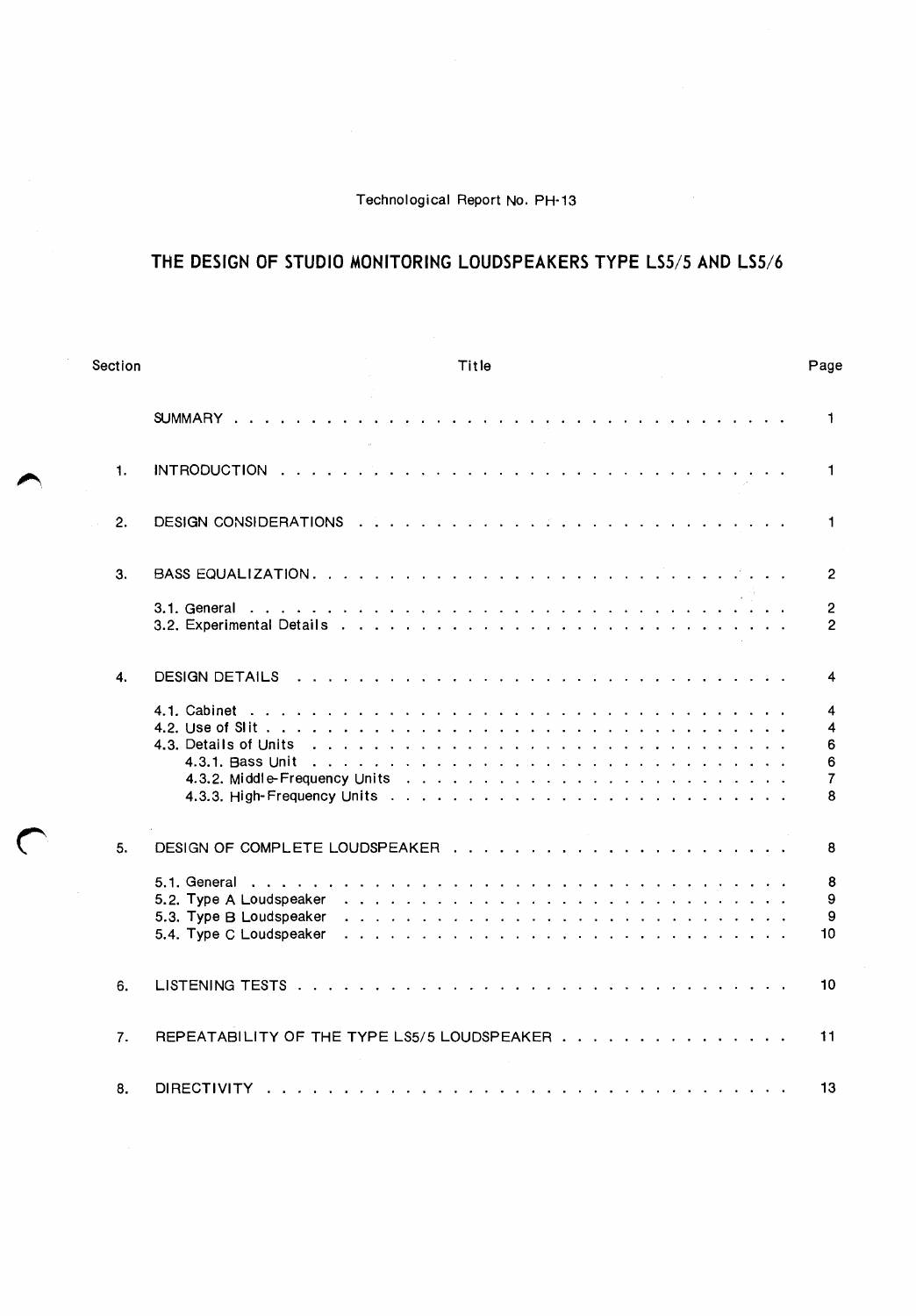| Section | Title           | Page |
|---------|-----------------|------|
| 9.      |                 | 13   |
| 10.     | and a strategic | 14   |
| 11.     |                 | 14   |
| 12.     |                 | 15   |
| 13.     |                 | 15   |
| 14.     | <b>APPENDIX</b> | 16   |

 $\label{eq:2.1} \mathcal{L}(\mathcal{L}^{\text{max}}_{\mathcal{L}}(\mathcal{L}^{\text{max}}_{\mathcal{L}})) \leq \mathcal{L}(\mathcal{L}^{\text{max}}_{\mathcal{L}}(\mathcal{L}^{\text{max}}_{\mathcal{L}}))$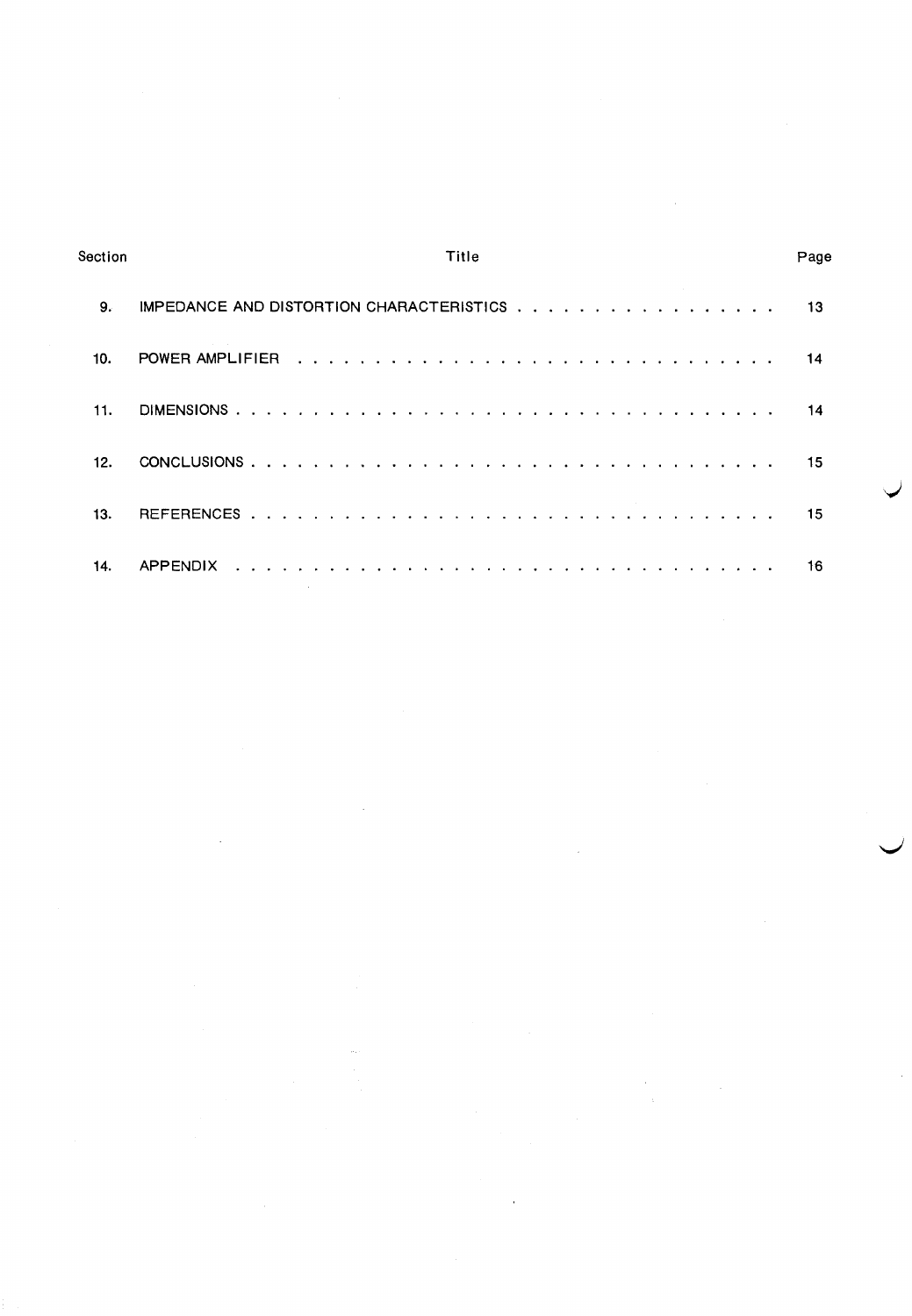# November 1967 Technological Report No. PH-13 UDC 621.395.623.842 1967/57

# **THE DESIGN OF THE STUDIO MONITORING LOUDSPEAKERS TYPES** LS5/5 **AND** LS5/6

#### SUMMARY

*Details are given of the various factors which have led to the design of two new monitoring loudspeakers suitable for use in studios and outside broadcasts. The loudspeakers are much smaller than those of the present type; a floor-standing model is designated type LSS/S, and one intended for hanging is called type LSS/6. In the course* of *the design, the questions* of *bass pre-emphasis and of directivity have been examined in some detail.* 

*The quality* of *reproduction and the directional properties are appreciably in advance of those obtained for the LSS/1A and the maximum sound level*  is *also higher. The spread in frequency characteristics between development specimens is extremely small, and the level* of *non-linear distortion is low.* 

## 1. INTRODUCTION

The present studio monitoring loudspeaker type LS5/1A was developed in 1959 and employs a special Goodmans 380 mm low-frequency unit and two Rola Celestion 58 mm high-frequency units. Although Some 250 have been built, considerable difficulty has been experienced in securing adequate supplies of low-frequency units which meet the tolerances applied. Yet in spite of the tightness of these tolerances, comments have been made that the sound quality varies from specimen to specimen; furthermore, some criticism has also been made of the reproduction although it is conceded to be better than that of any commercially available loudspeaker.

In view of the difficulty in obtaining lowfrequency units of adequate quality and reproducibility, an investigation was started in Research Department into the possibil ity of producing a thermoplastic cone and these experiments led to the production of the 305 mm unit described elsewhere<sup>(1)</sup>. The listening tests were so successful that in November 1965 itwas decided to commission a new loudspeaker incorporating this unit. It was clear that by employing a 305 mm unit an appreciably smaller cabinet than that of the *LS5/1A* would suffice and it was intended that the new loudspeaker

should serve both for studios and outside broadcasts.

#### 2. DESIGN CONSIDERATIONS

In a modern monitoring loudspeaker the choice lies in practice between two- and three-unit designs. In a two-unit loudspeaker one of the difficulties is that the high-frequency units available at present cannot be operated below approximately 1.5 kHz so that the low-frequency unit must operate in a predictable manner up to about 2 kHz. In the past, reproducible operation of a low-frequency unit above about 500 Hz was not possible but the situation has been changed by the advent of the 305 mm plastic cone previously mentioned.

It is still difficult, however, to maintain the required frequency characteristics away from the axis of a two-unit design. At 1.5 kHz the wavelength of sound is about 220 mm and thus a 305 mm cone has a diameter considerably larger than a wavelength. It follows that the radiation will be directional at such frequencies and that even when the axial frequency characteristic is made uniform the off-axis curves will depart from this condition.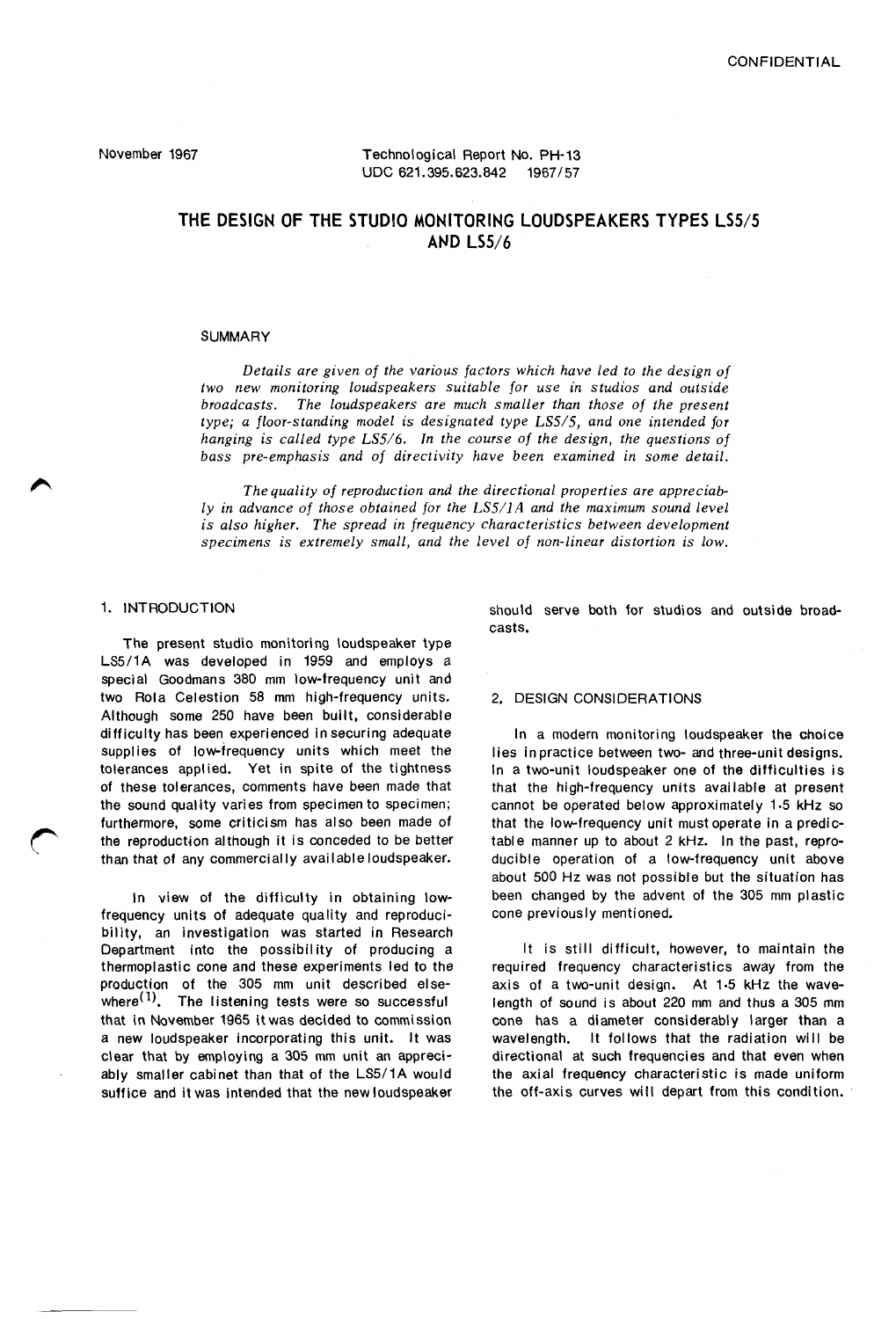On the other hand the high-frequency units, 58 mm in diameter, are small compared with a wavelength, and therefore nearly omnidirectional, up to about 6 kHz. The resulting axial and off-axis characteristics are typified by the curves in Fig. 1. To some extent the difference between the curves can be reduced by fitting a slot in front of the low-frequency unit but as will be shown later, this device is by no means wholly successful in overcoming the trouble.



*Fig. 1* - *Typical frequency characteristics of a twounit loudspeaker on axis and at 60° from axis* 

The use of a three-unit system with crossover frequencies in the region of 500 Hz and 3 kHz allows these difficulties to be largely overcome, provided a suitable type of middle-frequency unit can be found. There is the extra advantage that with a frequency range restricted to the band from 3 kHz upwards the high-frequency unit will be able to handle a larger programme level than if it had to operate at 1·5 kHz. On the other hand an additional unit and a more expensive and elaborate crossover network are required.

## 3. BASS EQUALIZATION

# 3.1. General

In practice the axial frequency characteristics of low-frequency loudspeaker units are not uniform. The reasons for this are that in the middle-frequency range the unit becomes directional, concentrating the sound energy increasingly in the axial direction, whilst at low frequencies over-damping of the bass resonance takes place, thus producing a bass cut; the resulting rise in axial response above the resonance frequency usually amounts to between 6 and 10 dB. This rise must be equalized electrically and in past designs, e.g. the type LS3/1A loudspeaker, it has been carried out in the crossover network, thus enabling a standard amplifier with a uniform response/frequency characteristic to be used. This method involves a considerable loss of power in the mid-band region: for example, if a 20 watt amplifier is employed and 10 dB of bass equalization is required, only 2 watts are available to drive the loudspeaker in the mid-band ·region.

An alternative method is to use equalization ahead of the power amplifier, but if an excessive degree of equalization is applied, over-loading of the amplifier will occur first in the bass and once again the usable mid-band power will be reduced. The question therefore arises as to whether the programme spectrum is such that it is possible to apply equalization before the amplifier without causing overloading in the bass. Experiments were accordingly designed to explore this possibility and to determine the optimum shape for the preemphasis curve. It will be seen that, in effect, the object of the experiment was to obtain the lowfrequency equivalent of the high-frequency preemphasis employed in f.m. broadcasting.

#### 3.2. Experimental detai Is

Various types of programme were examined to find those which had the highest power levels in the bass. Eleven recorded items were finally chosen, two of which were organ solos, three were light (pop) music and the remainder orchestral music, the total playing time amounting to about 13 minutes; details of the items are given in the appendix. In all cases the recording was arranged to peak to 6 on a peak programme meter type PPM/2, the peak occuring usually, although not necessarily, during the excerpt chosen.

The spectrum was examined by means of octave filters centred on frequencies ranging from 1 kHz down to about 50 Hz, the peaks in each band of frequencies being recorded by a peak counter reading in steps of 2 dB, due allowance being made for the insertion loss of the filters. Typical analyses are given in Fig. 2 and the overall peak levels

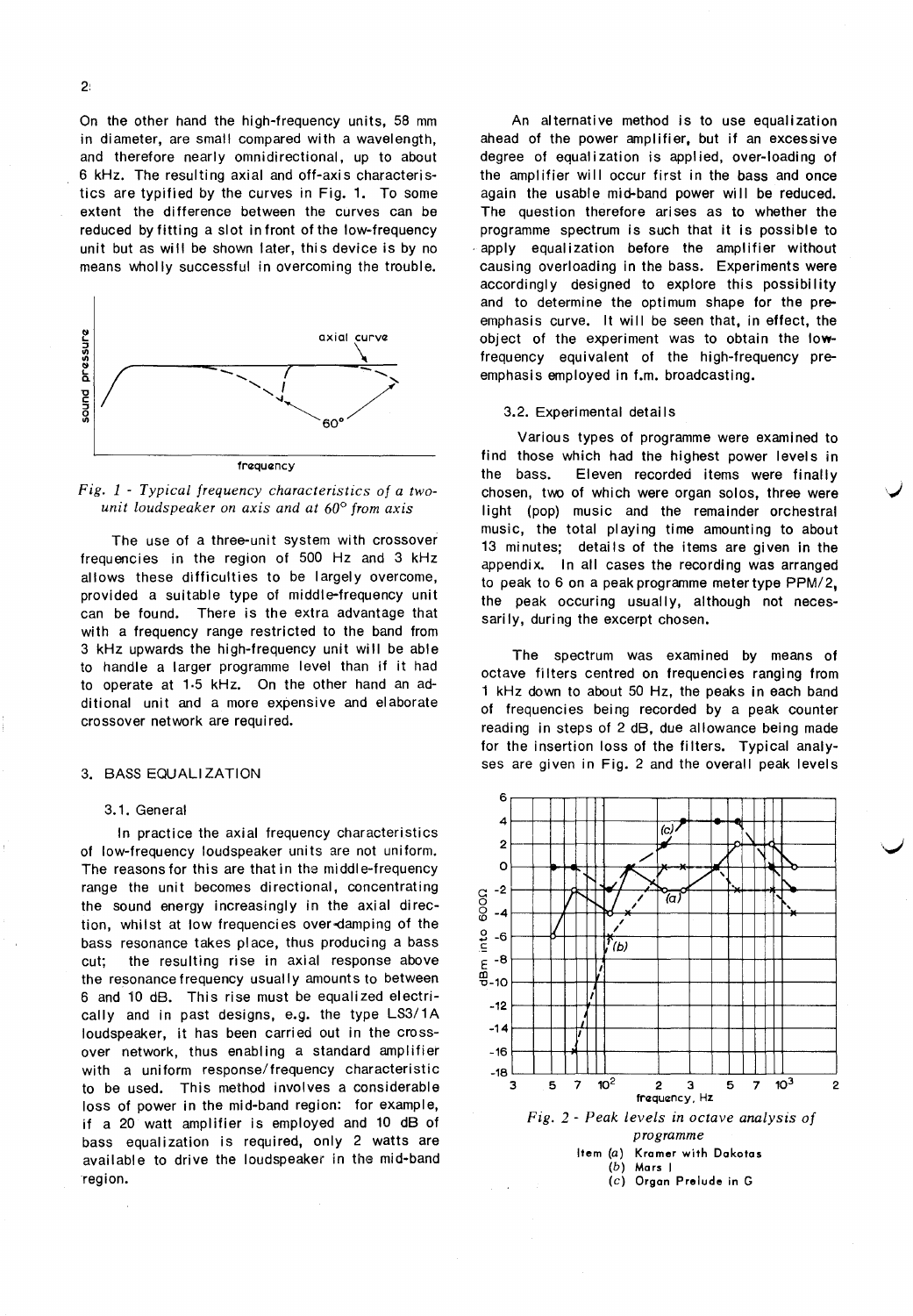for the whole range of items is plotted in Fig. 3: a smoothed curve of the peak spectrum is also shown in this figure. It will be noted that the smoothed curve passes below the point plotted for 68 Hz. This point represents a single note from a bass guitar which stood out considerably above the rest and was therefore ignored in drawing the smoothed curve as it was felt not to be representative.



Fig. 3 - Peak octave analysis of programmes, all items

# TABLE 1

| Effect of Bass Equalization on Peak Level of |           |  |  |
|----------------------------------------------|-----------|--|--|
|                                              | Programme |  |  |

|                   | peak levels on PPM/2. (dB above '6') |                 |                 |                 |  |
|-------------------|--------------------------------------|-----------------|-----------------|-----------------|--|
| programme<br>item | circuit condition (see Fig. $4(a)$ ) |                 |                 |                 |  |
| (see appendix)    | no bass boost                        | circuit (i)     | circuit (ii)    | circuit (iii)   |  |
| a                 | $-\frac{1}{2}$                       | $-1/2$          | $\mathcal{A}_2$ | $-\frac{1}{2}$  |  |
| b                 | $-1/2$                               | $-\frac{1}{2}$  | 0               | $\pm$ 1         |  |
| c                 | 0                                    | ±1              | $+2$            | $+3\frac{1}{2}$ |  |
| d                 | 0                                    | 0               | 0               | $+1\frac{1}{2}$ |  |
| е                 | $-1\frac{1}{2}$                      | $-2$            | $-2$            | $-1\frac{1}{2}$ |  |
| f                 | $-2$                                 | $-1\frac{1}{2}$ | $^{+1/2}$       | $\pm 2$         |  |
| g                 | $-1\frac{1}{2}$                      | $-1$            | $-1/2$          | $^{+1/2}$       |  |
| h                 | $-3$                                 | $-3$            | $-3$            | $-2\frac{1}{2}$ |  |
|                   | $-4$                                 | $-4$            | $-4$            | $-3\frac{1}{2}$ |  |
|                   | $-2$                                 | $-2$            | $-2$            | $-1\frac{1}{2}$ |  |
| K                 | 0                                    | $+1/2$          | $+1$            | $+1$            |  |



Fig. 4(a) - Response/frequency characteristics of bass-lift circuits

Equalization was designed for the smoothed curve and for two similar but progressively more extreme conditions as shown in Fig.  $4(a)$ . The recordings were then replayed through the different circuits to see by how much the equalization increased the peak level of the complete programme as read on a PPM/2; the results are given in Table 1. It will be seen that the level of item c is increased by 1 dB even by circuit No. (i) and it was decided to determine whether this degree of overload at low frequencies would be audible with a typical amplifier using a considerable degree of negative feedback.

A circuit was set up as shown in Fig.  $4(b)$ , in which the peak clipping is arranged to occur in a separate amplifier followed by an attenuator which feeds a loudspeaker amplifier. The gain of the peak



Fig. 4(b) - Circuit used for determination of acceptable distortion with bass-lift circuits

clipping amplifier was adjusted so that a 1 kHz signal of +8 dBm from the source was just clipped at the peaks. The bass-lift circuits were inserted in turn ahead of the amplifier and the programme items played through the system, allowance being made for the insertion loss of the circuits. It was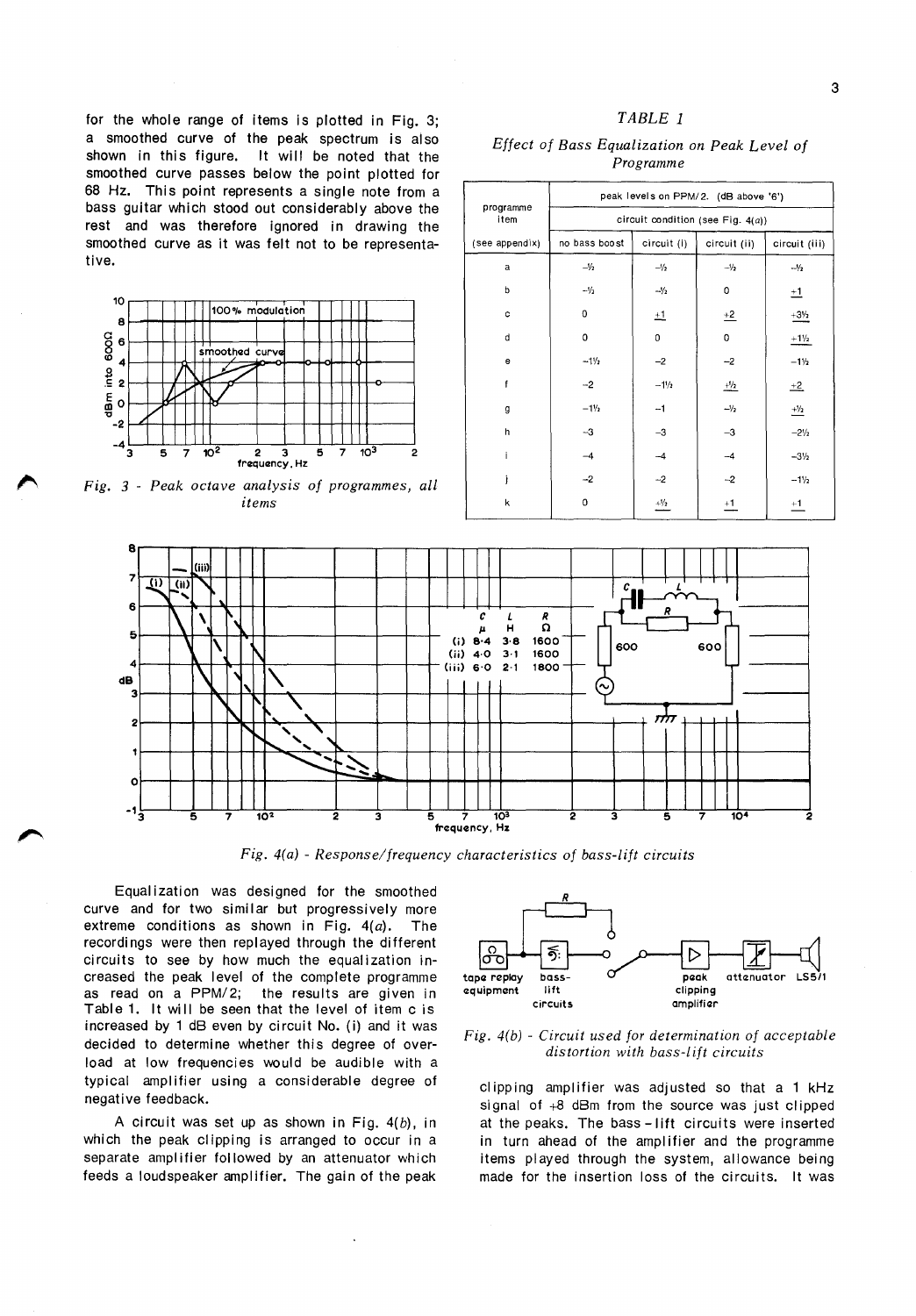found that when using circuit No. (iii) of Fig.  $4(a)$ distortion was clearly audible on items c and d, i.e. the organ passages, none being noticed on the remainder; when circuit No. (ii) of Fig.  $4(a)$  was inserted, distortion was only just detectable on item c and it was therefore concluded that this degree of bass pre-emphasis is permissible. Any equalization required in excess of this must therefore be applied after the power amplifier.

## 4. DESIGN DETAILS

#### 4.1. Cabinet

Experience with the type LS5/1A loudspeaker had shown that it had an adequate bass range. Calculations indicated that a similar range would be obtained with the new 305 mm plastic cone unit by employing a cabinet of only  $0.085 \text{ m}^3$  internal capacity, that is 60% of the volume used for the LS5/1A.

Measurements were then made with an experimental cabinet to determine the vent resonance frequency giving the best combination of power handling capacity and frequency characteristic; this frequency was found to be 38 Hz, close to that employed for the type LS5/1A. Two types of cabinet were made, one floor-standing and the other for hanging from the ceiling, corresponding to the LS5/1A and the LS5/2A respectively. The volume and front dimensions of each model were the same.

#### 4.2. Use of Slit

The next factor to be dealt with was the directivity of the units. Fig.  $5(a)$  shows the response on the axis and at 60° from it for the unequalized bass unit in the cabinet. It will be noted that there is an appreciable difference between the two at the higher frequencies. This difference can be reduced by placing a slit in front of the unit; the diffraction from the edges of the slit will make the radiation more nearly omnidirectional in the horizontal plane. There is, however, a limitation to this device: the Helmholtz resonator formed by the mass reactance of the slit and. the compliance of the air enclosed between the slit and the cone increases the output to an undesirable extent in the region of the resonance frequency, but acts as a low-pass filter above the resonance, severely reducing the output at high frequencies. The minimum slit width which could be employed without either of these two effects becoming excessive was found to be 100 mm and it would appear at first sight that this width, which amounts to only a third of a wavelength at 1 kHz, should be quite small enough for this purpose.

In the first instance the slit may be regarded as a source having uniform sound pressure all over its area, but with conditions of radiation intermediate between those for free space and those for an infinite baffle and there are three possible configurations which may be regarded as approximations to these conditions. Of these, a line source and a circular piston in a baffle may be shown<sup>(2)</sup> to have directional patterns given respectively by

)

$$
R_{\alpha} = \frac{\sin(\frac{\pi l}{\lambda}\sin\alpha)}{\frac{\pi l}{\lambda}\sin\alpha}
$$

where  $R_{q}$  is the sound pressure radiated at an angle *a* between the direction of radiation and the axis, *l* is the length of the source and  $\lambda$  is the wavel ength.

and 
$$
R_{\alpha} = \frac{2J_1 \left(\frac{2\pi r}{\lambda} \sin \alpha\right)}{\frac{2\pi r \sin \alpha}{\lambda}}
$$

where  $r$  is the radius of the piston and  $J_1$  is a Bessel function of the first order and first kind. The directional pattern for a piston in the end of a semi-infinite pipe is more complicated<sup>(3)</sup> viz:

$$
R_{\alpha} = \frac{4}{\pi \sin^{2} \alpha} \cdot \frac{J_{1} \, kr \sin \alpha}{\left[ (J_{1} \, (kr \sin \alpha))^{2} + (Y_{1} \, (kr \sin \alpha))^{2} \right]^{1/2}}
$$
\n
$$
\times \frac{|R|}{1 - |R|^{2}} \times \exp \left[ \frac{2 \, kr \cos \alpha}{\pi} P \times \int_{0}^{kr} \frac{x \tan^{-1} (-J_{1}(x)/Y_{1}(x)) dx}{\left[ x^{2} - (kr \sin \alpha)^{2} \right] \left[ x^{2} + (kr)^{2} \right]^{1/2}} \right]
$$
\nwhere  $|R| = \exp \left\{ -\frac{2kr}{\pi} \int_{0}^{kr} \frac{\tan^{-1} (-J_{1}(x)/Y_{1}(x))}{x \left[ (kr)^{2} - x^{2} \right]^{1/2}} dx \right\}$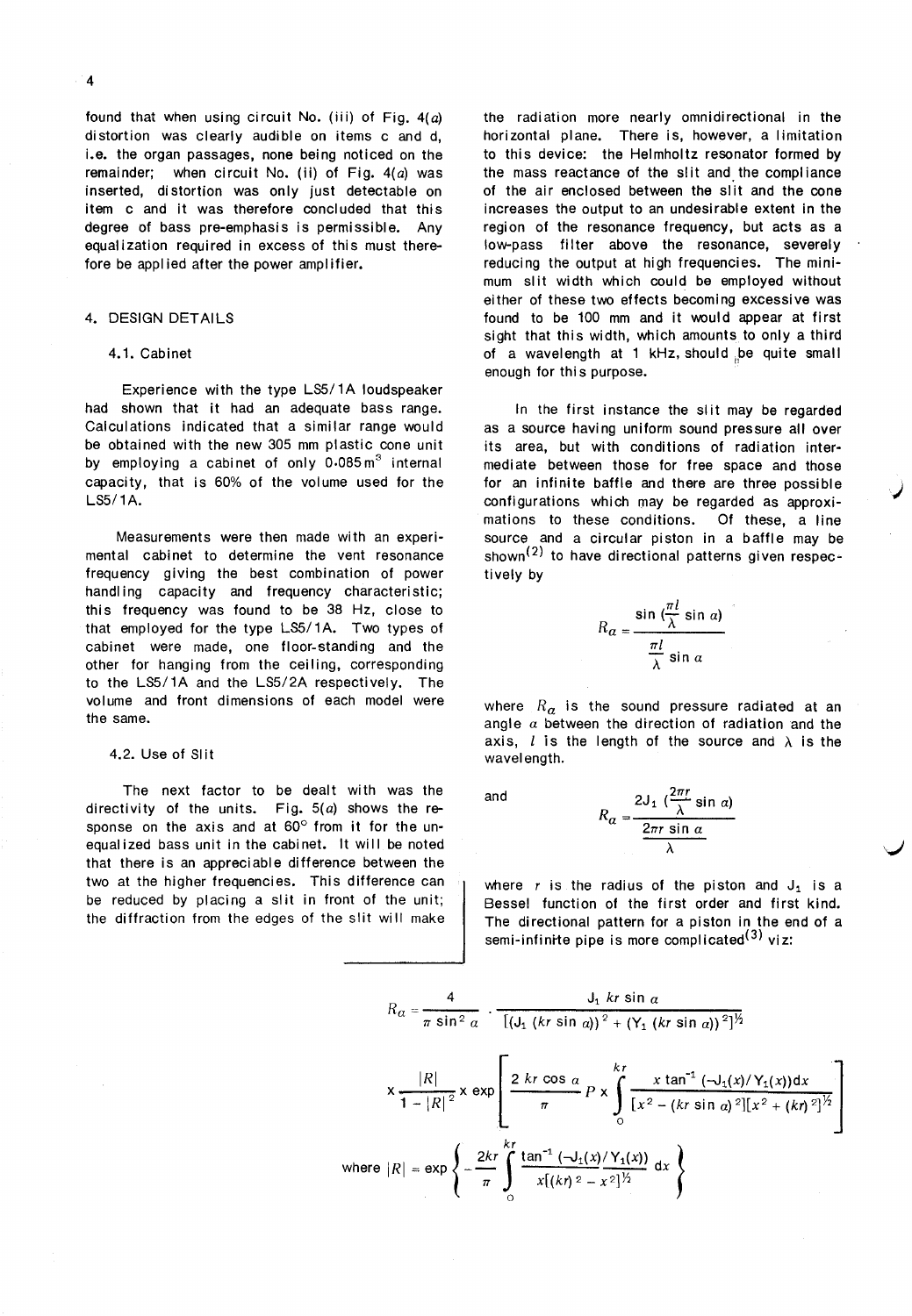









*Fig,* 6 - *Deviation of 60° characteristics from axial characteristics for differing types* of *source* 

5

- (a) Line source (calculated)
- (b) Piston source in infinite plane (calculated)
- (c) Piston source at end of pipe (calculated)
- (d) Measured values obtained with slit on low-frequency unit
- (e) Sound pressure concentrated at edges of slit (calculated)
- (f) Measured values taking *d* as frant of cabinet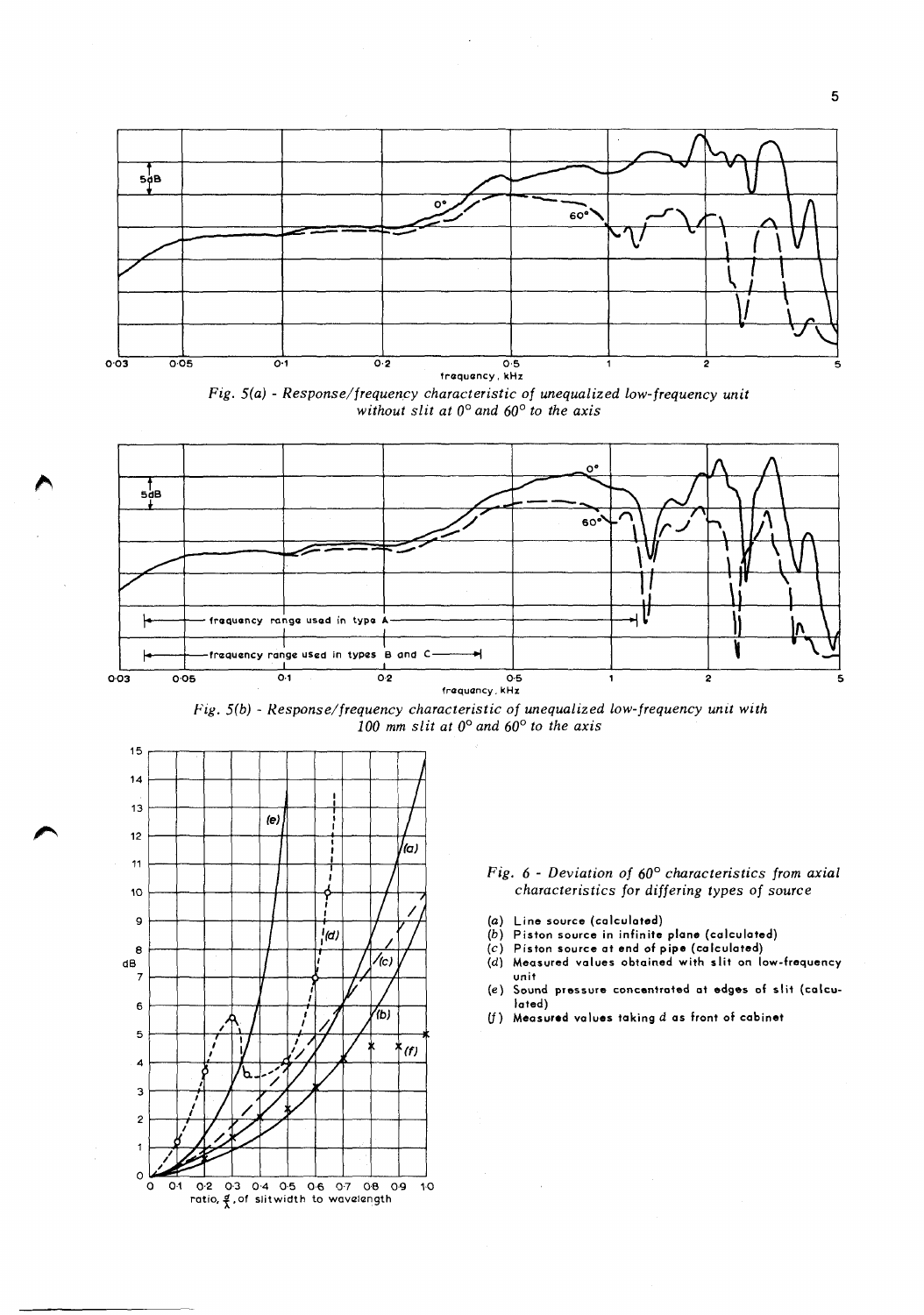and J and Y are real first order Bessel functions of the first and second kind respectively, according to the usual notation\* and  $k = 2\pi/\lambda$ .

The calculated response at  $60^\circ$  with respect to that on the axis is shown in Fig. 6 for these cases. As expected it will be noted that for slit widths up to  $0.6\lambda$  there is not much difference between them, (curves  $(a)$ ,  $(b)$  and  $(c)$ ), and for the proposed slit width of  $\sqrt{3}$  considered at 1 kHz, the mean difference between the axial and  $60^\circ$  responses is not more than about 1% dB.

In contrast to this the actual frequency characteristics obtained with a 100 mm slit are shown in Fig.  $5(b)$ . It may be observed by comparison with Fig.  $5(a)$  that, with the slit, the deviation from the axial response is almost unaltered up to about 700 Hz, although beyond this frequency there is an appreciable change; furthermore at 1 kHz the deviation with the slit is not  $1\frac{1}{2}$  dB as calculated but nearly 6 dB. The measured deviation is replotted as curve  $(d)$  in Fig. 6 and it will be seen that it does not correspond to any of the three calcul ated cases.

This lack of improvement in directivity with the use of a slit was first noticed during the design of the LS5/1A, when it was found that reducing, below 180 mm, the width of the slit in front of the 380 mm cone did not bring about a corresponding improvement in the off-axis curves.

One possible explanation which has been examined is that the distribution of energy across the slit is not uniform and the extreme case when a 11 the energy has been concentrated at the two edges has been calculated and is shown in Fig. 6 as curve  $(e)$ . Even under these conditions the directivity is not nearly as great as that experienced in practice with the low-frequency unit for small values of  $d/\lambda$ , where *d* is the width of the slit; furthermore, measurements show that although the pressure across the slit is not quite uniform it is actually higher in the centre by about 2 dB; in addition the phase change across the slit is also small.

The further possibility arises that re-radiation from the edges of the cabinet might be responsible for the directivity. Taking the width of the front baffle as 350 mm, the actual values obtained for the deviation of the  $60^{\circ}$  curve from the axial for the new values of  $d/\lambda$  are plotted as crosses in Fig. 6. It will be seen that in fact the agreement with the theoretical curves is quite good up to a value of  $d/\lambda$ of 0·75 after which the loudspeaker is less directional. This value of  $d/\lambda$  corresponds to a frequency of about 700 Hz, the frequency above which it was observed that the slit has an appreciable effect.

\* In Reference 3  $Y_1(x)$  is denoted by  $N_1(x)$  throughout.

It appears therefore that up to 700 Hz<sup>\*\*\*</sup> the directivity is largely determined by the width of the cabinet but that above this frequency the width of the slit plays a large part. That it does not fully determine the directivity even then is shown by the fact that the upper part of curve  $(d)$  of Fig. 6 does not lie in the region of the calculated curves. This discrepancy is further emphasized by the fact that in the final design the smaller middle-frequency unit employs the same width of slit, 100 mm, in the same baffle, yet the deviation of the  $60^{\circ}$  curve from the axial curve at 1 kHz is different from that of the low-frequency unit, the value being 3 dB closer to the theoretical figure. Unexpectedly it appears therefore as though the size of the unit still affects the directional properties in spite of the slit and the exact mechanism accounting for the directivity for the values of  $\frac{d}{ }$  greater than 0.75 is obscure.  $\lambda$ 

# 4.3. Details of Units

#### 4.3.1. Bass Unit

As already mentioned, the bass unit employed is the 305 mm plastic cone unit described in Report  $L-065$ . A chassis with a more powerful magnet is now available and an increase in' sensitivity of about 2 dB over the unit described in Report L-065 is thus possible. Further experience with the unit revealed a slight colouration in the 1.5 kHz region, and this is accentuated with a later material manufactured as a replacement for the type of Bextrene formerly used. It is however completely removed by painting the cone with a layer of polyvinyl acetate damping compound known as Plastiflex type 1200 P, even though this treatment does not cause any appreciable change in the frequency response. (The effect on colouration can easily be demonstrated by applying pink noise (i.e. random noise with equal power per octave) to the unit in a freefield room and making a tape recording of the output before and after painting the cone. The two conditions can then be compared sequentially and the improvement obtai ned by'the treatment is evident).

In spite of the use of the vent mentioned in Section 4.1 some electrical low-frequency equalization is also necessary. As explained in Section 3, it is best to apply this equalization mainly as preemphasis ahead of the power amplifier and to introduce the remainder in the crossover network. It is.

\* \* At the vent resonance frequ ency the output from the vent is in quadrature with that from the cone, but as most of the energy is radi ated from the vent and both sources are very close together, the loudspeaker is omni-directional. Above this frequency the sound radiated from the vent is rapidly attenuated and the phase difference between the two outputs becomes zero. The vent there. fore has little influence on the directivity at any fre. quency.

6

)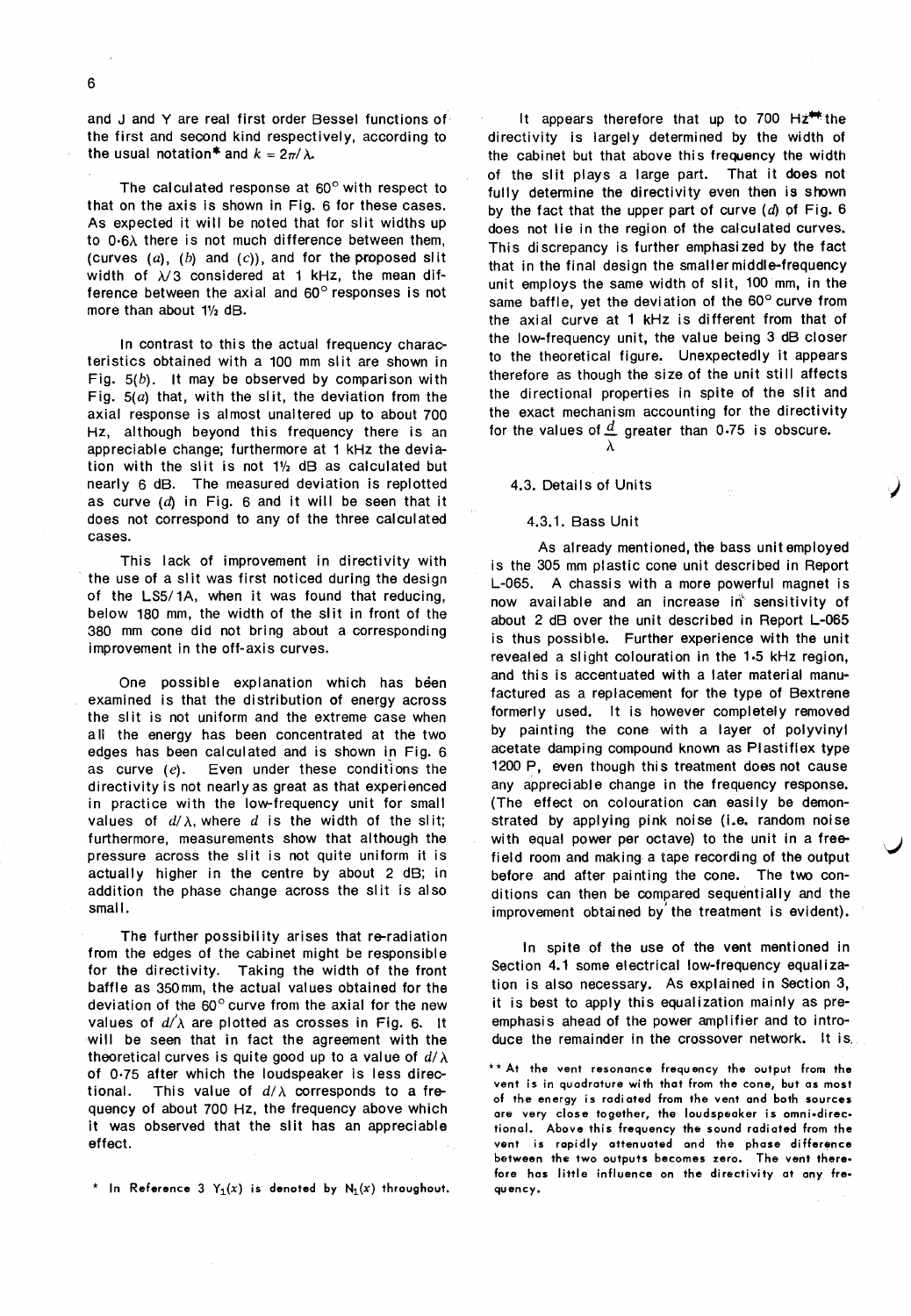expected that, as with the LS5/2A loudspeaker, a further bass lift, amounting to about  $3$  dB at  $40$  Hz over that required for the floor-standing model, will be required for the hanging model, and this lift also is conveniently applied ahead of the amplifier. It will be seen from curve (ii) of Fig.  $4(a)$  that this leaves about 4 dB available for the floor-standing model before the permissible amount of pre-emphasis is exceeded.

The frequency characteristics of the bass unit on the axis and at  $60^\circ$  from it are those already shown in Fig.  $5(b)$ .

#### 4.3.2. Middle-Frequency Units

No satisfactory commercially-produced middle-frequency unit is available but at the time when the new loudspeakers were commisSioned, experiments on a 110 mm diameter unit were already proceeding in Research Department. This unit used a 25.4 mm voice coil and a flared cone of Bextrene type 237, 0.4 mm thick, together with a surround made of p.v.c. 0.5 mm thick. The bass resonance, at about 400 Hz, was well damped, the intention being to employ this unit over the frequency range 450 Hz to 3·5 kHz. The frequency characteristics on the axis and at 60° from it are shown in Fig. 7, and it will be seen that over the required frequency range the two are smooth and nearly parallel. Listening tests, however, showed a noticeable colouration in the 1.5 kHz region and chopped-tone tests were therefore applied. In the region 1.2 kHz to 1.7 kHz these tests revealed three resonances with Q-factors of the order of 500, some 40 dB below the steady-state condition. If in phase with the steady-state condition, these resonances represent irregularities of no more than  $0.1$  dB on the axial curve and can only therefore be measured by chopped-tone techniques. It was however shown that the application of a layer of Plastiflex type 1200P damping compound to both sides of the cone reduced the resonances to a marked extent; furthermore, the use of pink noise and the recording technique mentioned for the bass unit demonstrated a great improvement in the reproduction and the colouration was reduced to a very low level.

The sensitivity of the 110 mm unit is comparable with that of the bass unit described in Report L-065 but there is a growing demand for even greater sound levels from monitoring loudspeakers; whereas the sensitivity of the Iow-frequency unit could be increased, that of this middlefrequency unit could not, and it was therefore decided to make a 200 mm diameter unit of increased sensitivity as an alternative design.



*Fig.* 7 - *Response/frequency characteristics of 110 mm dia. middle-frequency unit at* 0° *and* 60° *to the axis* 



*Fig.* 8 - *Response/frequency characteristic of 200 mm dia. middle-frequency unit without slit at* 0° *and* 60° *to the axis*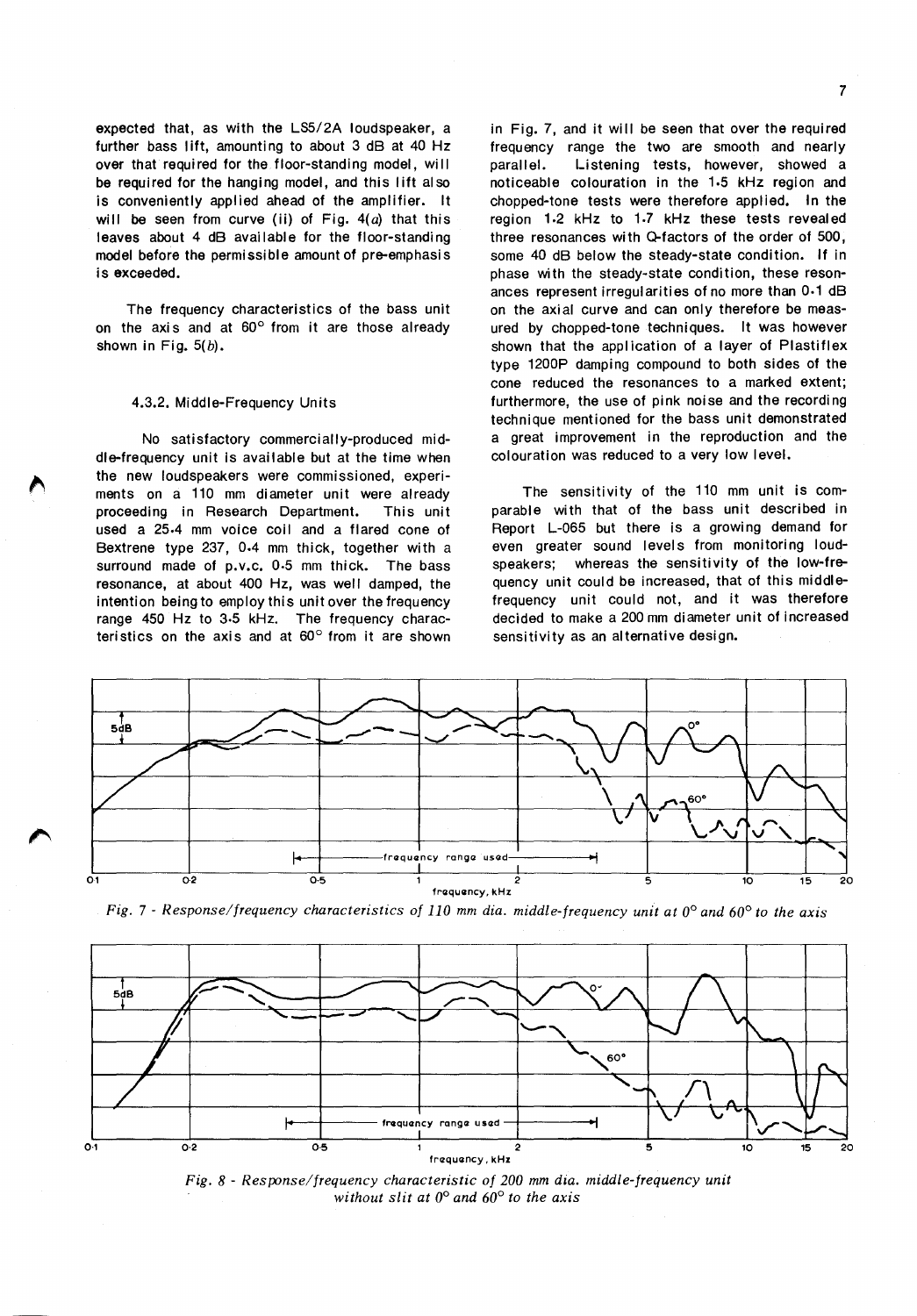

*Fig.* 9 - *Response/frequency characteristics of 200 mm dia. middle-frequency unit* with 100 mm slit at  $0^{\circ}$  and  $60^{\circ}$  to the axis

The cone of the 200 mm unit is made from 0.4 mm thick Bextrene type 730 and as with the 110 mm diameter unit employs a surround of 0.5 mm thick p.v.c. The experience obtained in the design of the surround of the 305 mm unit was applied to this unit and in addition a heavily flared cone was used. The bass resonance frequency in free air is about 50 Hz but to avoid reaction with the cabinet vent resonance the rear of the unit is confined in a small enclosure. The resulting frequency characteristics on axis and at  $60^{\circ}$  are shown in Fig. 8; with this unit the operational frequency range is 400 Hz to 3.5 kHz. It will be seen that the axial frequency characteristic over this range is smooth, but that the  $60^\circ$  response diverges from it. As mentioned in Section 4.2 a slit of 100 mm width is used to effect an improvement in this respect; the resulting characteristics are shown in Fig. 9. The cone was coated on both sides with Plastiflex 1200P to reduce slight colouration in the 2 kHz region and in this regard listening tests show that the reproduction from the coated unit is remarkably "clean".

# 4.3.3. High-Frequency Units

As already mentioned, the 58 mm highfrequency unit employed in the LS5/1A is made by Rola Celestion. It has a smooth response/frequency characteristic and has proved to be very repeatable in production. At the request of Research Depart-



Rola Celestion also make a horn-loaded unit for the high fidelity market and this was examined but found to be definitely inferior to the type already in use.

The K.E.F. unit type T15 was also tested and, al though this has a more extended axial frequency range than has the Rola unit, the corresponding frequency characteristic is not so smooth and the unit is appreciably more directional at high frequencies.

The frequency characteristics of the improved but unequal ized Rola Celestion unit mounted in the cabinet are shown in Fig. 10 at  $0^{\circ}$  and  $60^{\circ}$  to the axis.

#### 5. DESIGN OF COMPLETE LOUDSPEAKERS

## 5.1. General

With the units available three designs were possible. Design A was similar to the type LS5/1A construction and employed the plastic cone 305 mm unit and two of the Rola Celestion 58 mm units;



*Fig.* 10 - *Response/frequency characteristics of high flux density Rola Celestion high-frequency unit at* 00 *and* 60° *to the axis*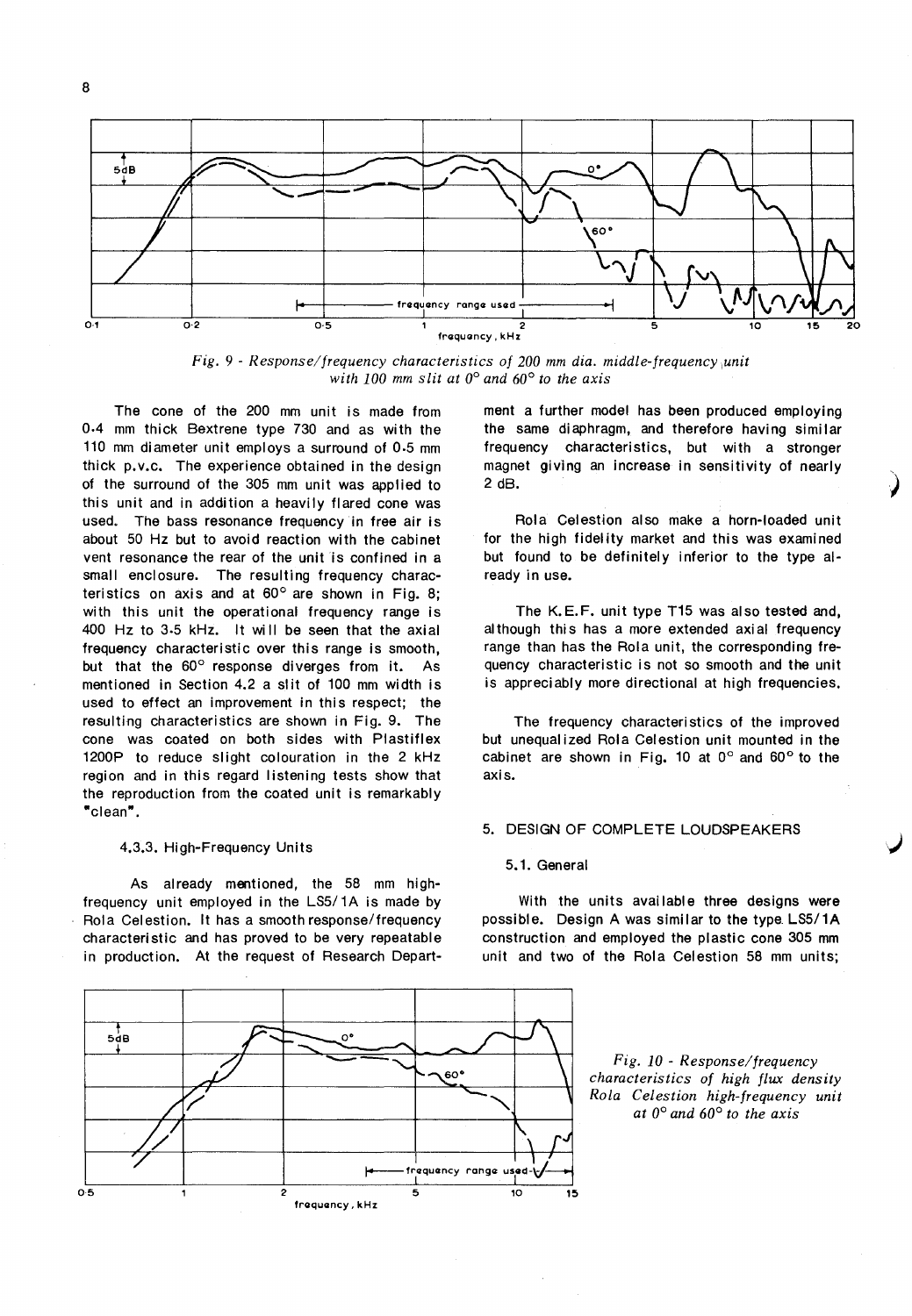type B used the 305 mm unit for the bass, the 200 mm unit for the middle frequencies and a single Rola Celestion 58 mm improved unit for the high frequencies; Type C was similarto type B but used the 110 mm unit for the middle-frequency range. As it was not possible to determine from a study of the units which would give the best reproduction it was decided to build a prototype of each and carry out final listening tests.

#### 5.2. Type A Loudspeaker

The design of the type LS5/1A has been described in the Technical Instructions and it is sufficient to mention here that the low-frequency unit is employed up to about 1.7 kHz. Above this frequency two Rola Celestion high-frequency units operate in parallel up to approximately 3.5 kHz above which the output from one is attenuated leaving one only to cover the remaining part of the spectrum. The response/frequency characteristic of the 305 mm plastic cone unit is smoother than that of the 380 mm Goodmans cone used in the LS5/1A and the design of the crossover network is therefore somewhat simpler; a 100 mm slit, described earlier, was fitted over the front of the 305 mm unit. The response/frequency characteristics achieved are shown in Fig. 11 for the horizontal plane. The axial response is smooth but it will be observed that in spite of the 100 mm slit the response/frequency characteristic at 60° in Fig. 11 is not uniform and is rather like that of the LS5/1A in this respect.

#### 5.3. Type B Loudspeaker

In the type B design the 305 mm plastic-cone bass unit is employed up to a frequency of 400 Hz. Above this frequency the 200 mm middle-frequency unit operates up to 3.5 kHz where a change is made to the Rola Celestion 58 mm improved unit. As already mentioned the bass resonance frequency of the middle-frequency unit is about 50 Hz and it is necessary to enclose the rear to prevent it acting as a vent at low frequencies. In order to make use of the sensitivity of the middle- and highfrequency units the high-flux-density version of the low-frequency unit is employed. In this design the relative voltages applied to the units are adjusted by means of an auto-transformer placed ahead of the crossover networks; by this method the relative levels can be adjusted without having to change components in the crossover network as was the case with the LS5/1A. It also has the advantage that the nominal impedance of the loudspeaker can be adjusted to any convenient value to suit amplifiers commercially available. Fig. 12 shows the response/frequency characteristics in the horizontal plane and Figs. 13 and 14 those in the vertical plane above and below the axis. It will be observed that the curves in Fig. 12 are smooth and close together.







*Fig.* 12 - *Response/frequency characteristics of type B loudspeaker in horizontal plane*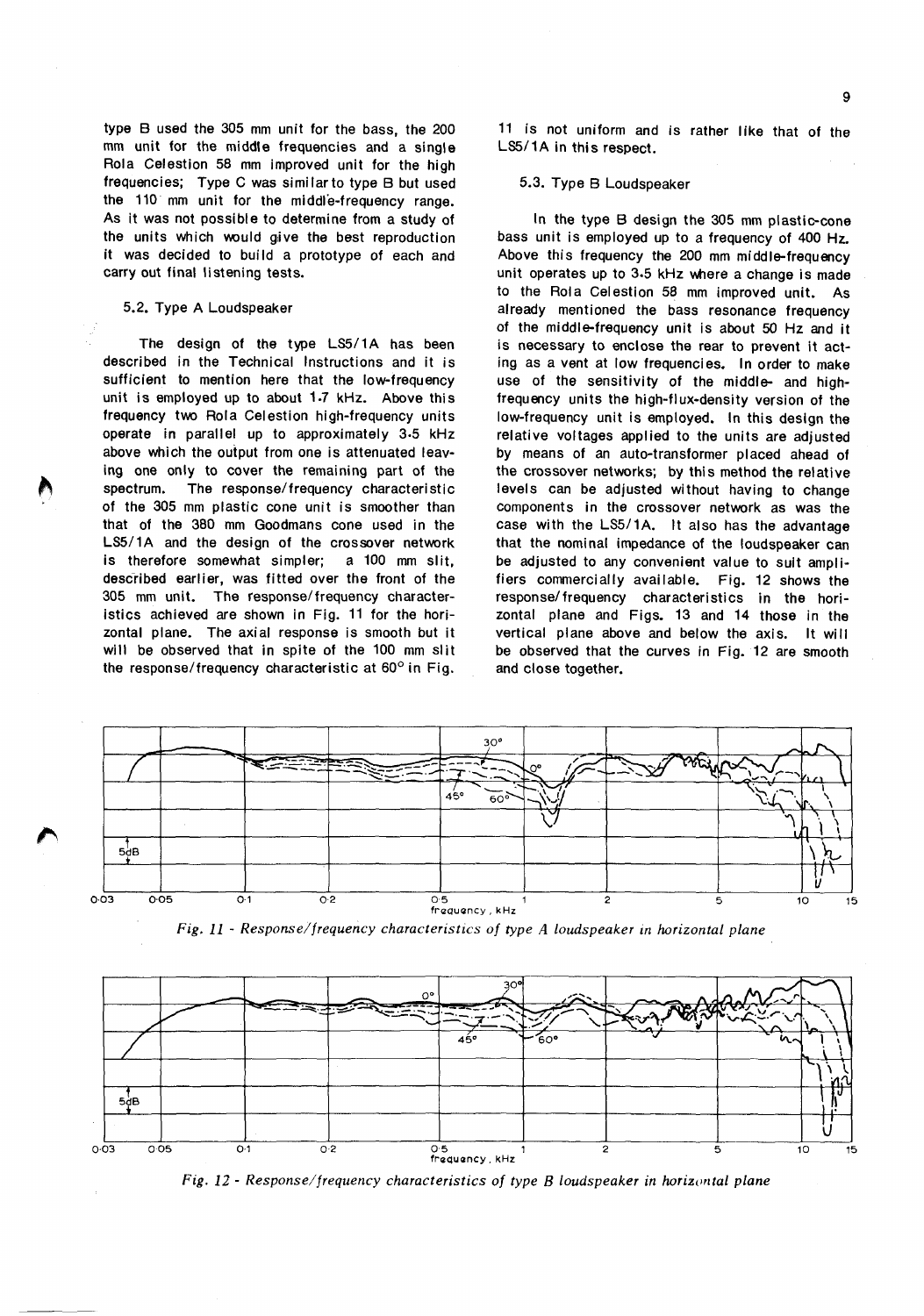10

#### 5.4. Type C Loudspeaker

This design is essentially similar to that of Type B but employs the 110 mm diameter unit for the middle-frequency range. The lower crossover frequency in this case is about 450 Hz, the upper crossover frequency remaining at 3.5 kHz. As the middle-frequency unit has a bass resonance of about 400 Hz the mechanical impedance at low frequencies is high and it is not necessary to enclose the rear. Owing to the lower sensitivity of this middlefrequency unit there is no advantage in employing the high-flux-density low-frequency unit and the lower-flux-density type is therefore used. As with the type B design an auto-transformer is inserted ahead of the crossover network.

The response/frequency characteristics in the horizontal plane are shown in Fig. 15. It will be

seen that the curves in Fig. 15 are smooth and except at the highest frequencies very nearly coincident.

## 6. LISTENING TESTS

The three prototype loudspeakers were given a listening test and compared with a type LSS/1A and a still earlier experimental model known as the R.M.L. which was included because some observers considered it to be superior to the LS5/1A. The tests, which were carried out by experienced members of operational and programme staff, included speech from both dead and reverberant surroundings and recorded and live orchestral items, the latter from Maida Vale 1 studio. For the live music test the loudspeakers were checked in turn both in the Green Room and in the Sound Control Room both of



*Fig.* 13 - *Response/frequency characteristics uf type 8 loudspeaker in vertical plane abuve axis* 



*Fig.* 14 - *Response/frequency characteristics of type H loudspeaker in vertical plane below axis* 



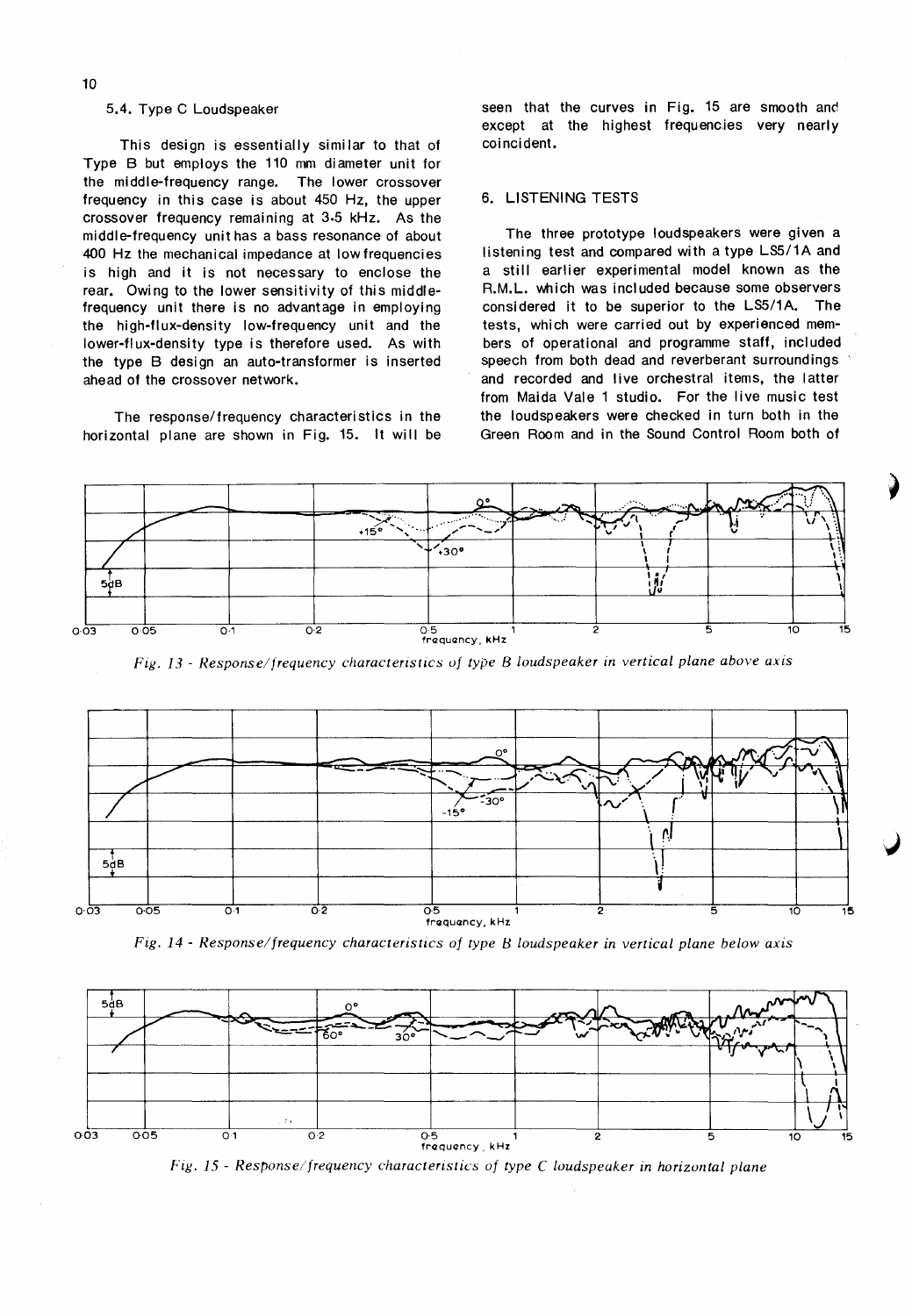which communicate directly with the studio, and direct comparisons with the live programme were thus possible. The quality of reproduction of all three prototypes was judged an improvement on that from both the  $LS5/1A$  and the R.M.L. It was further agreed by all that the sound quality from the Type B loudspeaker was outstanding, being better than that from types A and C but that from the type C was very slightly coloured by the remains of the resonances around the 1.5 kHz region previously mentioned in Section 4.3.2. The wide angle of radiation of type B in the horizontal plane was al so favourably commented on.

In view of this verdict the remaining measurements were confined to the type B model. Two variations of this design have been constructed; one designated LS5/5, is floor based with a rectangular cabinet mounted on a plinth, the other, designed for hanging, is lozenge shaped and is coded LS5/6. In the LS5/6 the vertical positions of the units are reversed with respect to those of the LS5/5, the bass unit being mounted uppermost as in the LS5/2A. This is done in order to keep the bass unit near to the main reflecting surface in the room, in this case the ceiling.

## 7. REPEATABILlTY OFTHE TYPE LS5/5 LOUD-SPEAKER

Some experience of the repeatability of the lowfrequency unit has been obtained and was described

in Report L-065; there has been considerable production experience with the Rola Celestion high-frequency unit. The 200 mm unit was however handmade specially for this prototype and there was no experience of its repeatability'in production. To speed up acceptance tests a number of preproduction models of the LS5/5 loudspeaker were built and advantage was taken of this to determine the spread in frequency characteristics likely to be obtained in practice.

Fig. 16 shows the spread in the unequalized axial frequency characteristic of six middle-frequency units measured in the cabinet without the rear enclosure; in the figure the curves were arbitrarily lined up at 750 Hz. It will be seen that the spread is very small over the operating frequency range of 400 Hz to 3.5 kHz.

Fig. 17 shows the spread in axial frequency characteristics of six complete loudspeakers. It should be noted that the trend of the curves is more uniform and the spread is appreciably smaller than that to be expected in practice from moving-coil microphones and even from many electrostatic microphones. In the past, the monitoring loudspeakers have been the least predictable link in the studio chain, but with the introduction of these new loudspeakers this should no longer be so.







*Fig.* 17 - *Spread in axial response/frequency characteristics of six LSS/S prototypes*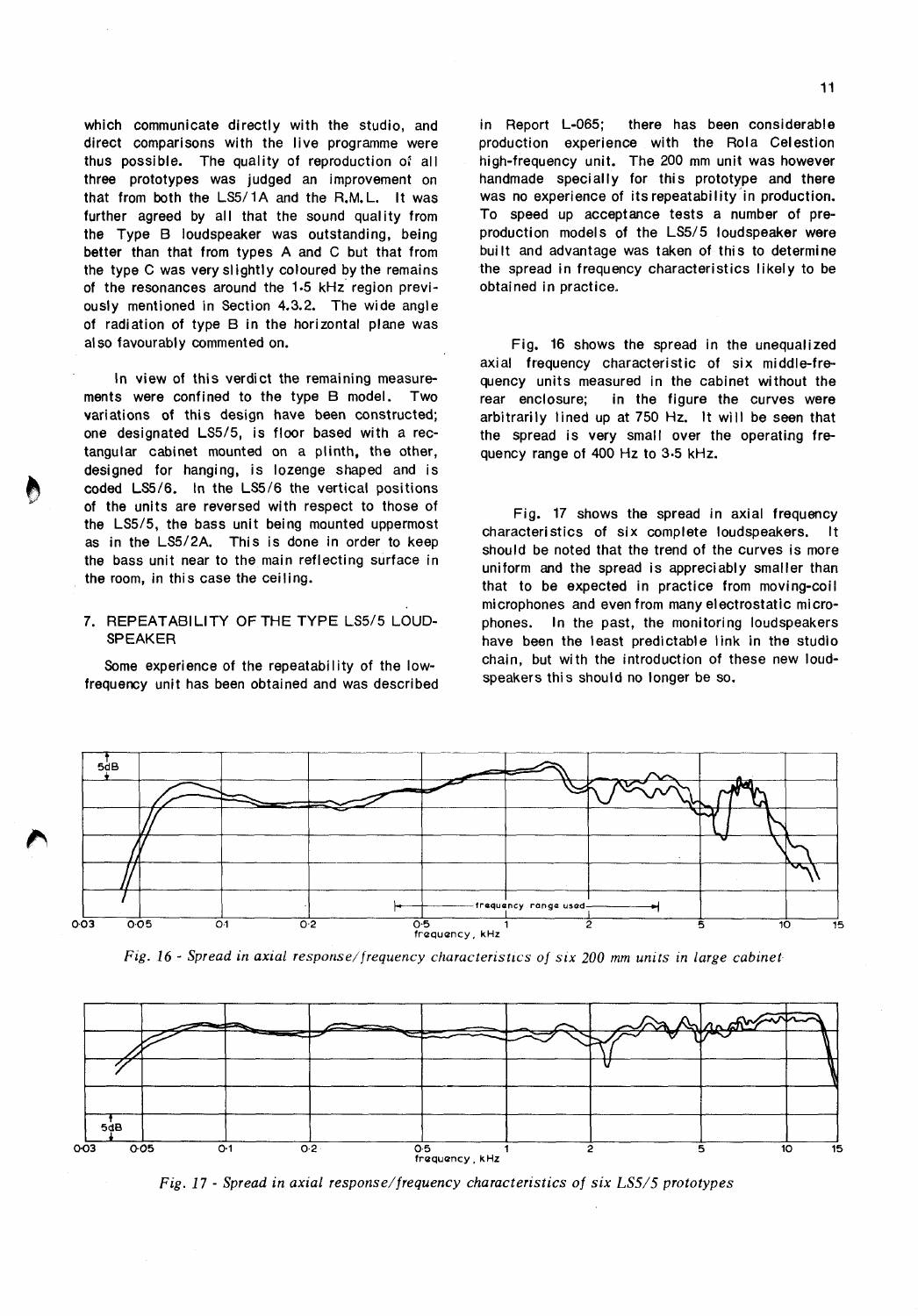

Fig. 18 - Mean spherical response of LS5/5 loudspeaker measured in octave bands



Fig. 19 - Directivity index of LS5/5 loudspeaker measured in octave bands



Fig. 20 - Circuit diagram of crossover network of LS6/5 and LS5/6 loudspeakers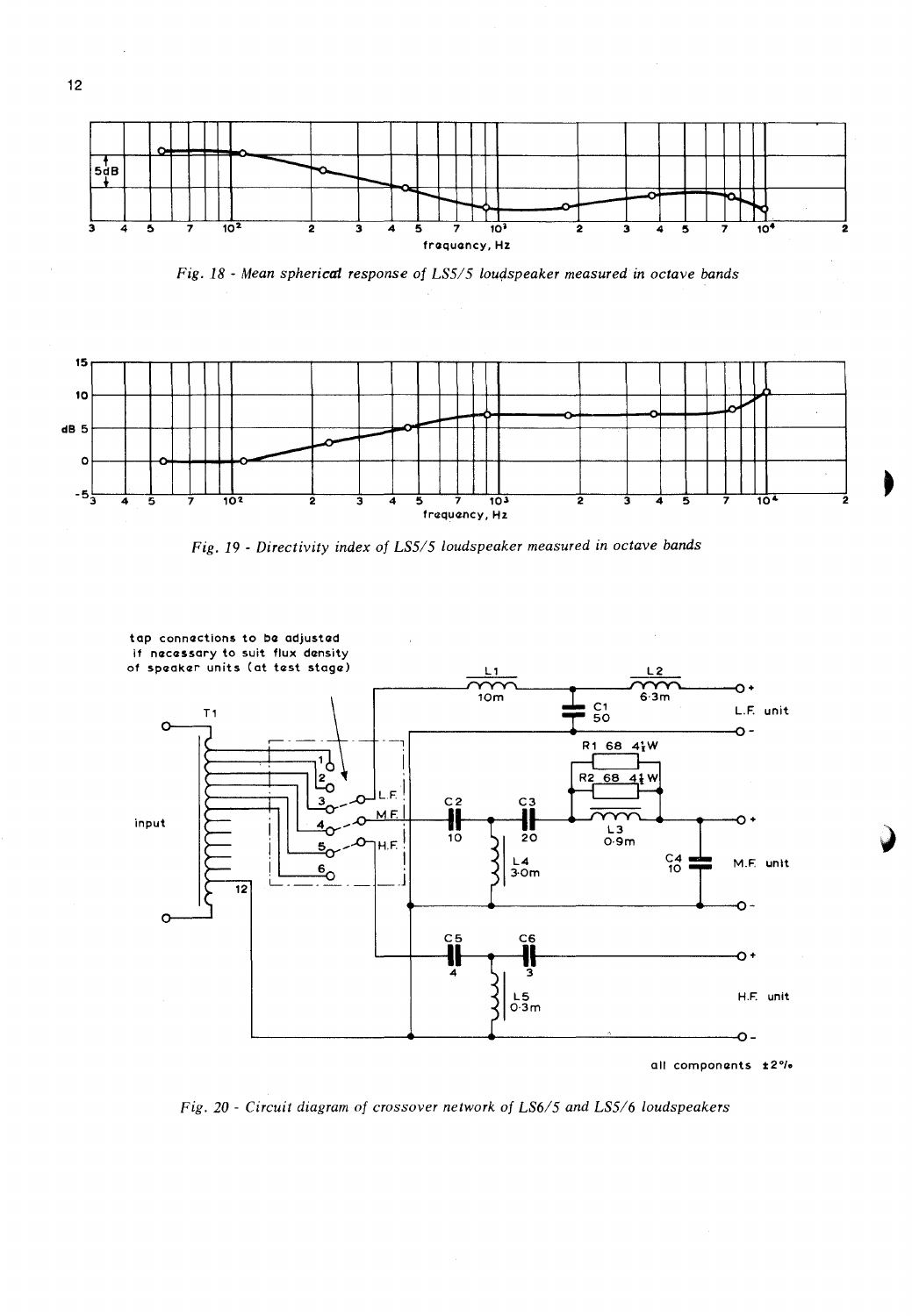

Fig. 21 - Modulus of impedance of LS5/5 and LS5/6 loudspeakers



Fig. 22 - Harmonic distortion of LS5/5 loudspeaker measured at 1 N/m<sup>2</sup> at 1.5 m

# 8. DIRECTIVITY

The variation in mean spherical radiated power as a function of frequency was measured by the use of octave bands of noise. It is shown in Fig. 18. The corresponding directivity index\* is given in Fig. 19; the variations of both quantities with frequency are less than those of the LS5/1A and LS5/2A and very much less than those found with any other loudspeaker which has been tested.

#### 9. IMPEDANCE AND DISTORTION CHARAC-**TERISTICS**

Fig. 20 gives the circuit diagram of the crossover network. The inductors in all cases have Radiometal cores and operate well below the saturation level. Fig. 21 shows the modulus of the impedance of the loudspeaker measured on the 25 ohm tapping of the auto-transformer.

Early tests on the 305 mm unit indicated that it would deliver a higher level of sound without



overloading than would the 380 mm unit employed for the LS5/1A loudspeaker. Fig. 22 shows the curves of harmonic distortion measured on the axis of the complete LS5/5 loudspeaker at 1.5 m for a sound level of 1 N/m<sup>2</sup> and Fig. 23 gives the corresponding curves for intermodulation tests; these curves include the effect of the variable impedance load on the power amplifier, and were obtained by special apparatus $(4)$  designed for this purpose.



Fig. 23 - Intermodulation distortion of LS5/5 loudspeaker measured at 1  $N/m^2$  at 1.5 m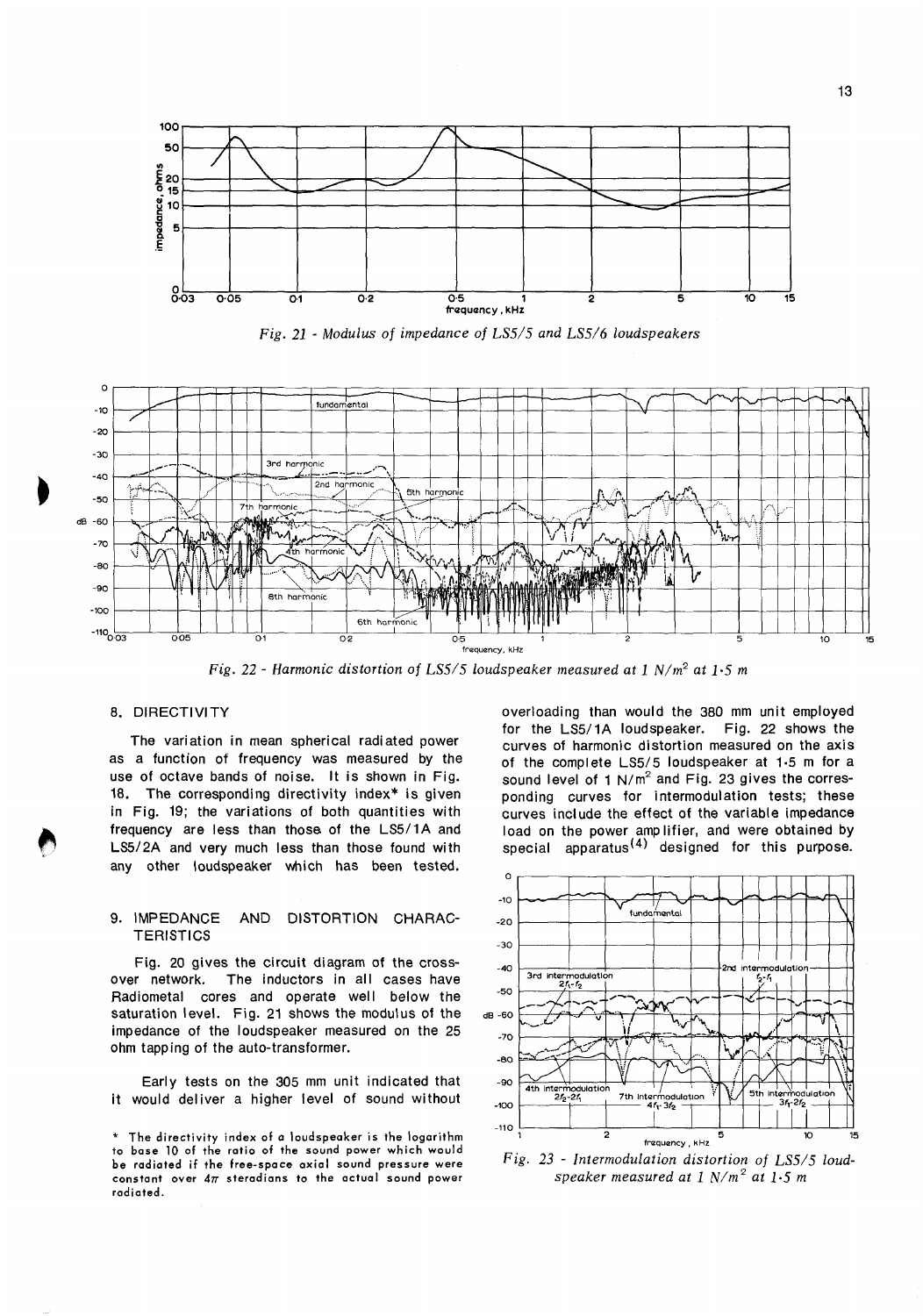The level of the sixth intermodulation product was too low to measure. It will be seen that the distortion levels are quite low even at the lowest frequency at which each unit is used, thus indicating that they are being operated well within their limits. The distortion curves shown in Fig. 14 of reference 4 were taken on the type LS3/1 loudspeaker at the same sound pressure and comparison with Figs. 22 and 23 shows that the distortion levels of the new loudspeaker are appreciably lower than those of the old design in spite of the fact that this used a larger (380 mm) low-frequency unit.

### 10. POWER AMPLIFIER

A commercially produced transistorised power amplifier is used, capable of supplying 25 watts into a 25 ohm load. Associated with it is a preamplifier, designed by the BBC Designs Department, which provides the usual balanced bridging input impedance and also the bass pre-emphasis circuits, mentioned in Section 4.3.1, which give a rise of  $4. dB$  at  $40 Hz$  for the LS5/5 and  $7 dB$  at 40 Hz for the LS5/6.

## 11. DIMENSIONS

The LS5/5 loudspeaker cabinet is approximately 350 mm wide by 430 mm deep by 660 mm high, giving an external volume of  $0.1 \text{ m}^3$ . It is mounted on a plinth, 520 mm high, which houses<br>the power amplifier. The LS5/6 cabinet is of The LS5/6 cabinet is of irregular shape but has the same volume as that of the LS5/5; photographs of the two models are shown in Figs. 24 and 25 respectively.

The weight of the LS5/5 loudspeaker together with the power amplifier is 47 kg, that of the  $LS5/6$ without amplifier is 35 kg.



*Fig.* 24 - *Studio monitoring loudspeaker LS5/5 (free-standing version) with and without front cover*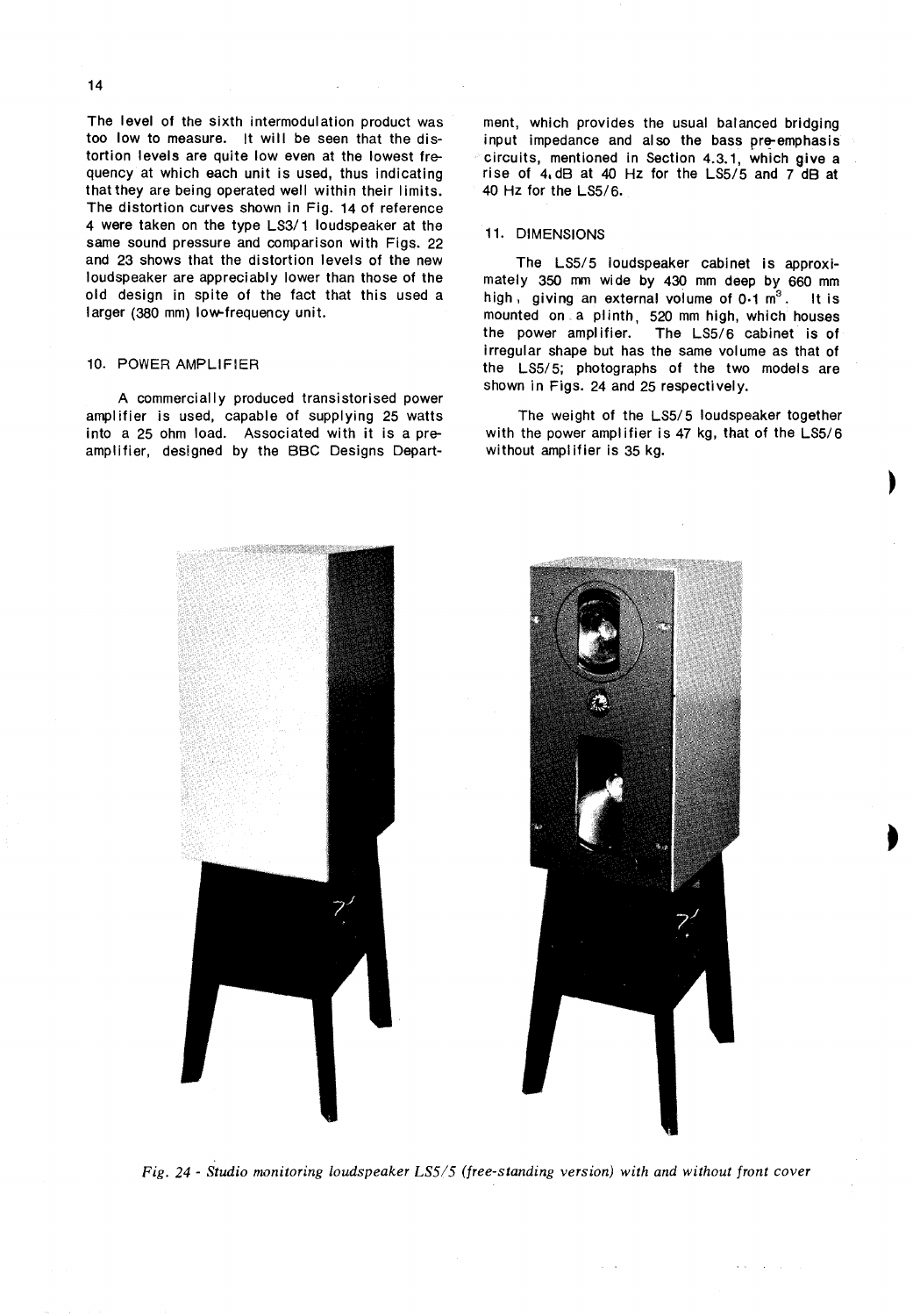

*Fig.* 25 - *Studio monitoring loudspeaker LS5/6 (hanging version) with and without front cover* 

#### 12. CONCLUSIONS

Details have been given of the considerations which have led to the design of two new monitoring loudspeakers which are suitable for studio or outside broadcast use. The sound quality and directional properties are appreciably in advance of those obtained from the loudspeakers at present in use and the maximum output level is higher. The spread in frequency characteristics between development specimens is extremely small, and the level of non-linearity distortion is low.

#### 13. REFERENCES

- 1. The design of a low-frequency unit for monitoring loudspeakers. BBC Research Department Report No. L-065, Serial No. 1966/28.
- 2. OLSON, H.F. 1957. Acoustical engineering, pp. 36 and 44. New York, Van Nostrand.
- 3. LEVINE, H. *and* SCHWINGER, J. Physical review, 1948, 73, No. 4, pp. 383 - 406.
- 4. HARWOOD, H.D. Apparatus for measurement of non-linear distortion as a continuous function of frequency. BBC Eng. Monograph No. 49, July 1963.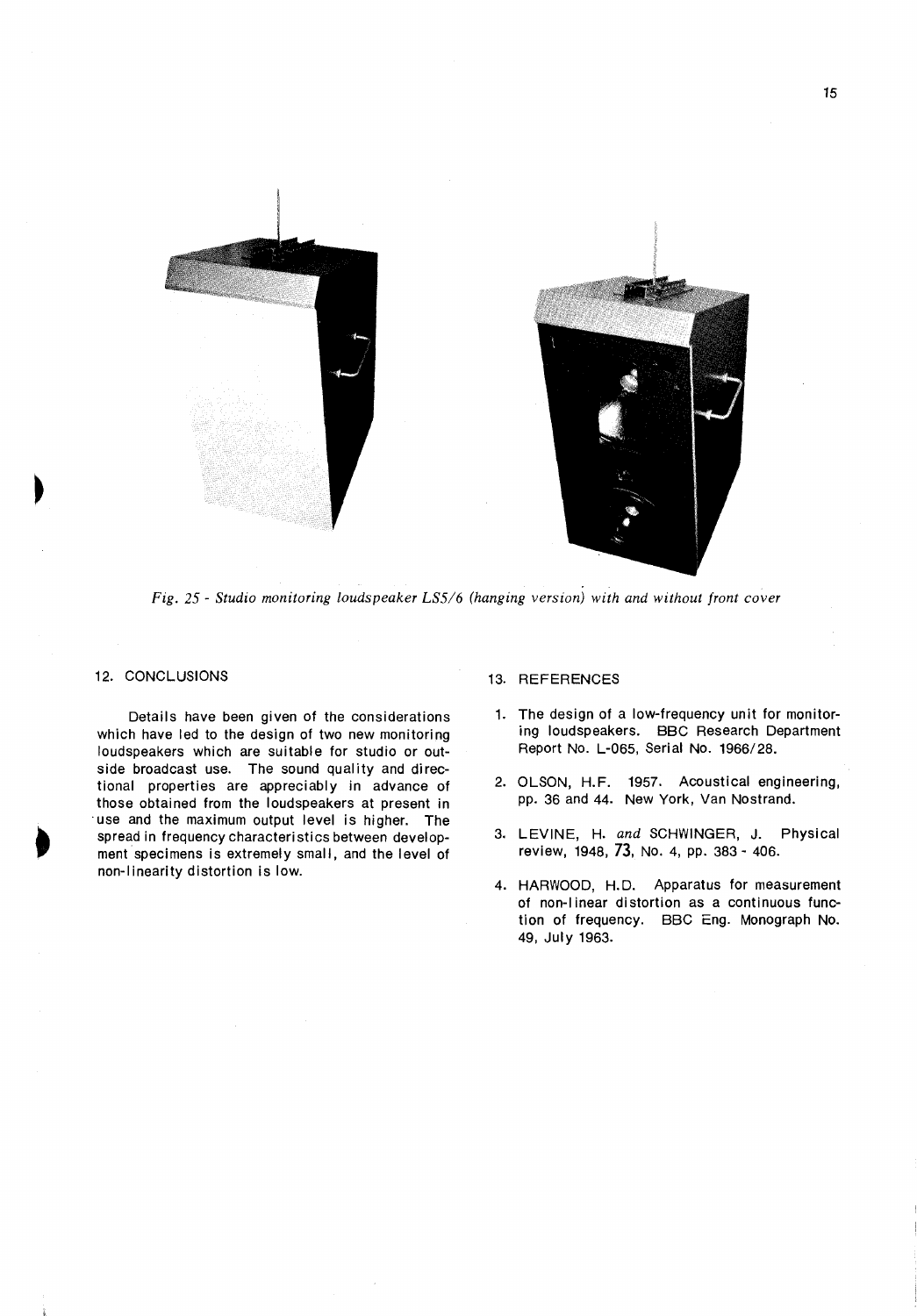# APPENDIX

| Item No.    | Title                                                         | Type of Music          | Length of Excerpt |
|-------------|---------------------------------------------------------------|------------------------|-------------------|
| a           | Götterdämmerung (Wagner)                                      | Orchestral             | 35 sec            |
| b           | Schwanda (Weinberger)                                         | Orchestral             | 55 sec            |
| C           | Prelude in G (Pierné)                                         | Organ                  | 1 min 41 sec      |
| d           | Fiat Lux (Dubois)                                             | Organ                  | 1 min 30 sec      |
| e           | The Gee Men<br>(Swinger from Seville)                         | Saturday Club<br>(pop) | $1$ min 41 sec    |
| $\mathbf f$ | Billy J. Kramer with Dakotas<br>(it's all over now baby blue) | Saturday Club<br>(pop) | 1 min 12 sec      |
| g           | Billy J. Kramer with Dakotas<br>(We're doing fine)            | Saturday Club<br>(pop) | 1 min 30 sec      |
| h           | Mars from Planets Suite (Holst)                               | Orchestral             | 52 <sub>sec</sub> |
| i           | Mars from Planets Suite (Holst)                               | Orchestral             | 25 <sub>sec</sub> |
|             | Jupiter from Planets Suite<br>(Holst)                         | Orchestral             | 51 sec            |
| k           | Overture: Scapino (Walton)                                    | Orchestral             | 1 min 30 sec      |

# *Musical Excerpts used for the Experiment on Bass Equalisation*

Printed by BBC Research Department, Kingswood Warren, Tadworth, Surrey

.JMP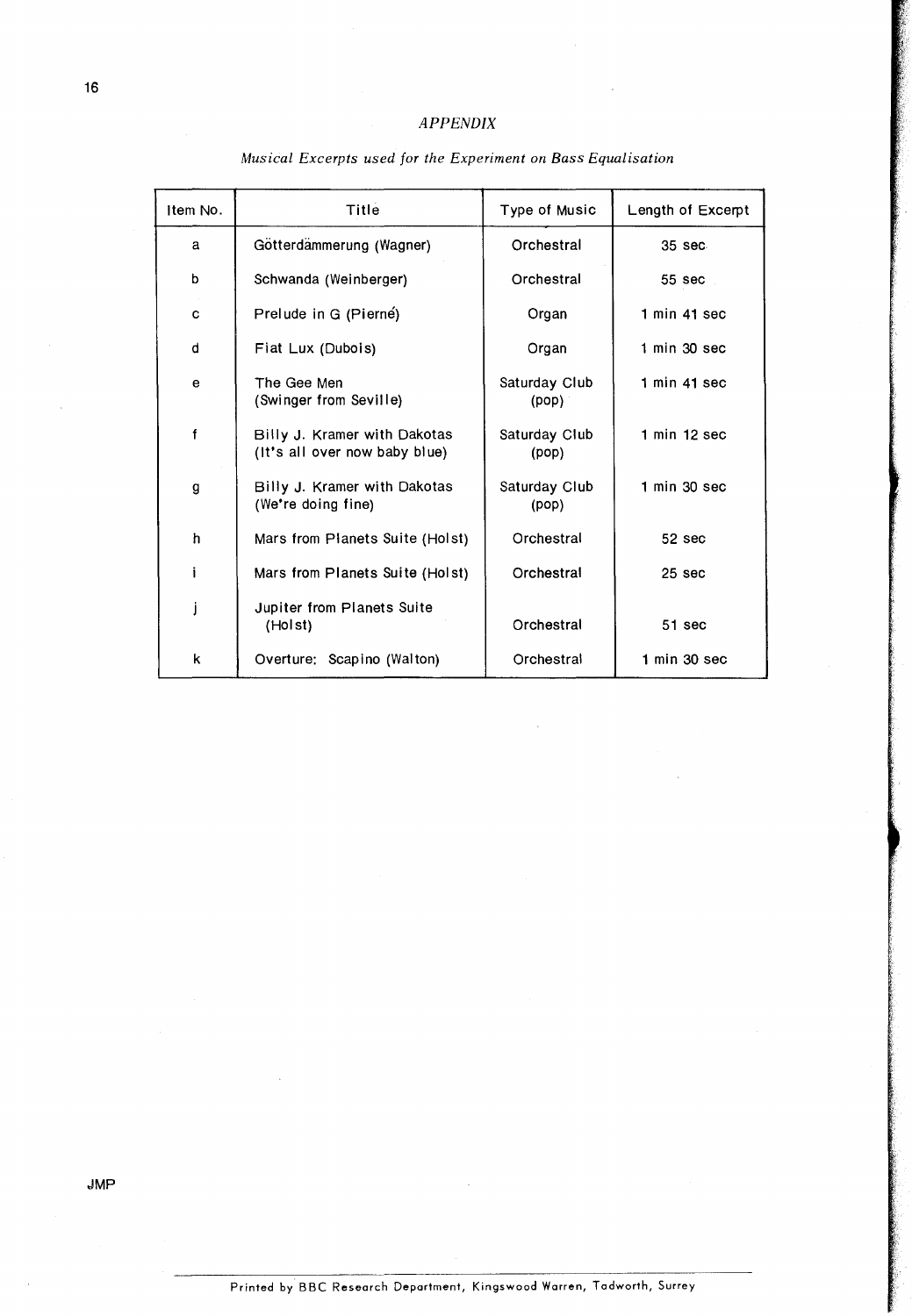$\frac{1}{\sqrt{2}}\sum_{i=1}^{n-1}\frac{1}{\sqrt{2}}\left(\frac{1}{\sqrt{2}}\right)^2\left(\frac{1}{\sqrt{2}}\right)^2\left(\frac{1}{\sqrt{2}}\right)^2.$